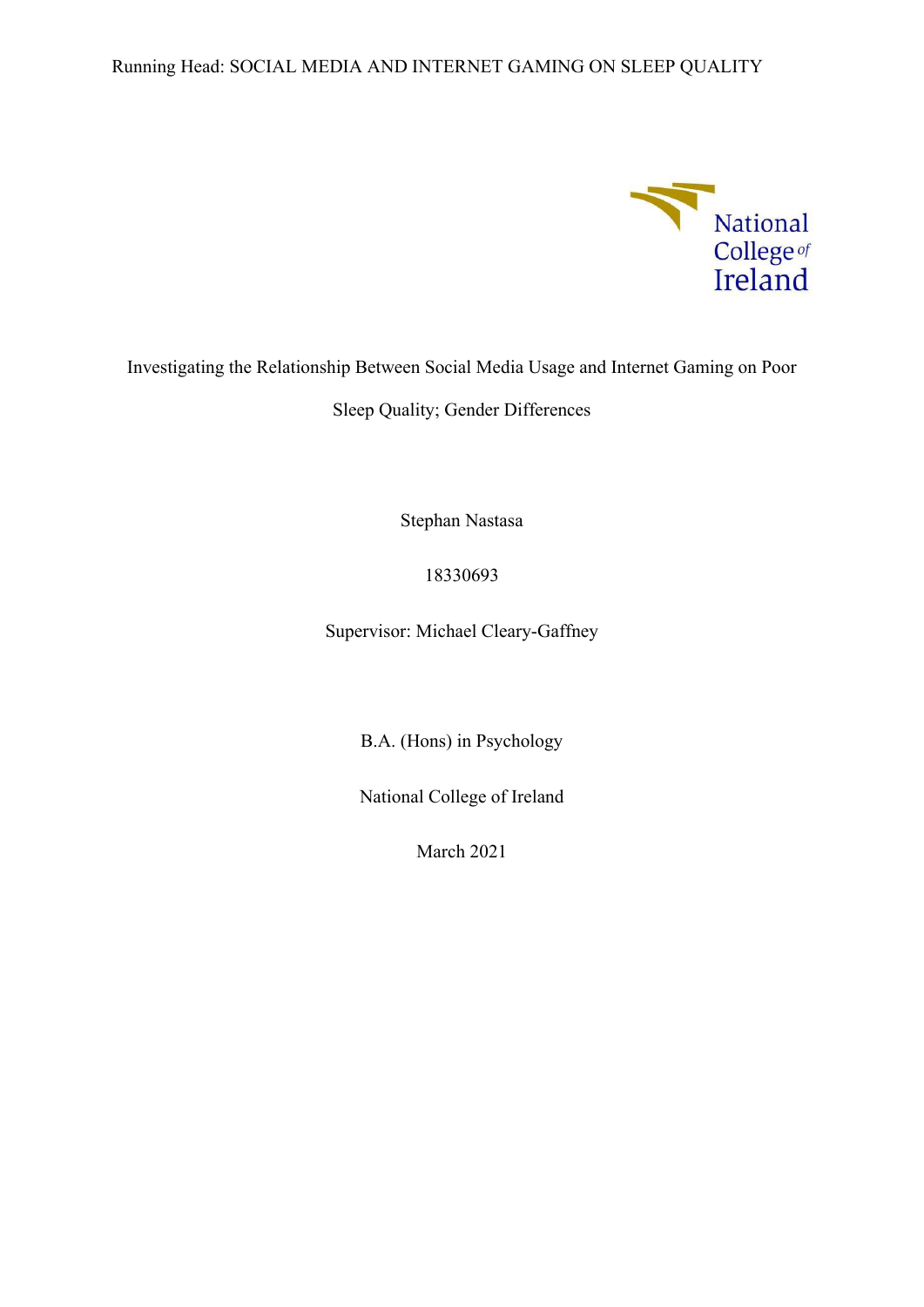# **Submission of Thesis and Dissertation**

**National College of Ireland Research Students Declaration Form** *(Thesis/Author Declaration Form)*

**Name: Stephan Nastasa Student Number: 18330693 Degree for which thesis is submitted: Bachelor of Arts Honours Psychology Title of Thesis: Investigating the Relationship Between Social Media Usage and Internet Gaming on Poor Sleep Quality; Gender Differences Date: March 2021**

## **Material submitted for award**

- a) I declare that this work submitted has been composed by myself.
- b) I declare that all verbatim extracts contained in the thesis have been distinguished by quotation marks and the sources of information specifically acknowledged.
- c) I agree to my thesis being deposited in the NCI Library online open access repository NORMA.
- d) *Either* \*I declare that no material contained in the thesis has been used in any other submission for an academic award. *Or* \*I declare that the following material contained in the thesis formed part of a submission for the award of

*I declare that the following material contained in the thesis formed part of a submission for the award of QQI BA (Honours) Degree in Psychology at level 8*

## **Signature of research student: Stephan Nastasa**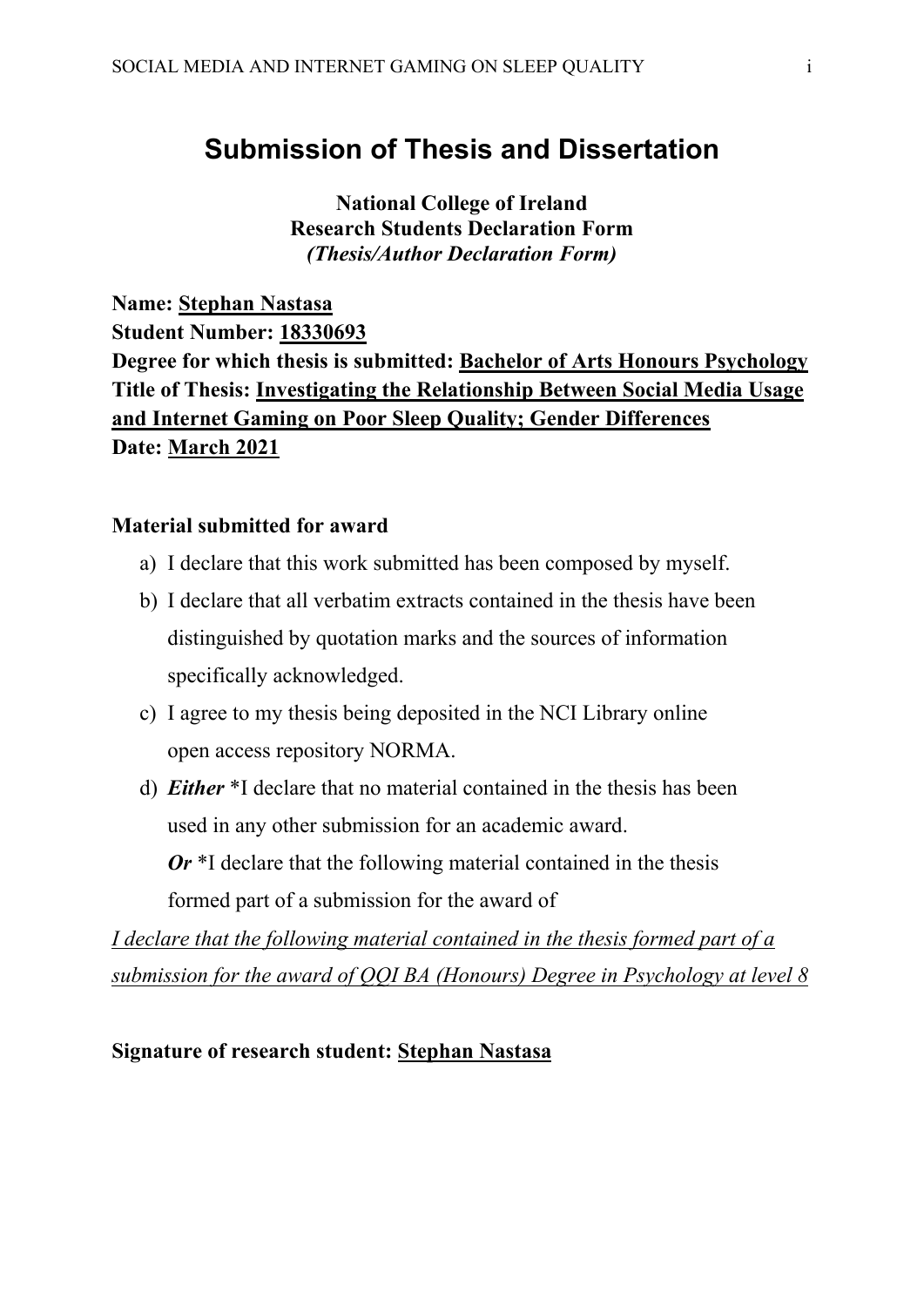## **Submission of Thesis to Norma Smurfit Library, National College of Ireland**

Student name: Stephan Nastasa Student number: 18330693

School: School of Business Course: Bachelor of Arts Honours Psychology

Degree to be awarded: QQI BA (Honours) Degree in Psychology at level 8

Title of Thesis: Investigating the Relationship Between Social Media Usage and Internet Gaming on Poor Sleep Quality; Gender Differences

One hard bound copy of your thesis will be lodged in the Norma Smurfit Library and will be available for consultation. The electronic copy will be accessible in TRAP [\(http://trap.ncirl.ie/\)](http://trap.ncirl.ie/), the National College of Ireland's Institutional Repository. In accordance with normal academic library practice all theses lodged in the National College of Ireland Institutional Repository (TRAP) are made available on open access.

I agree to a hard bound copy of my thesis being available for consultation in the library. I also agree to an electronic copy of my thesis being made publicly available on the National College of Ireland's Institutional Repository TRAP.

Signature of Candidate: Stephan Nastasa

| For completion by the School:             |       |
|-------------------------------------------|-------|
| The aforementioned thesis was received by | Date: |

This signed form must be appended to all hard bound and electronic copies of your thesis submitted to your school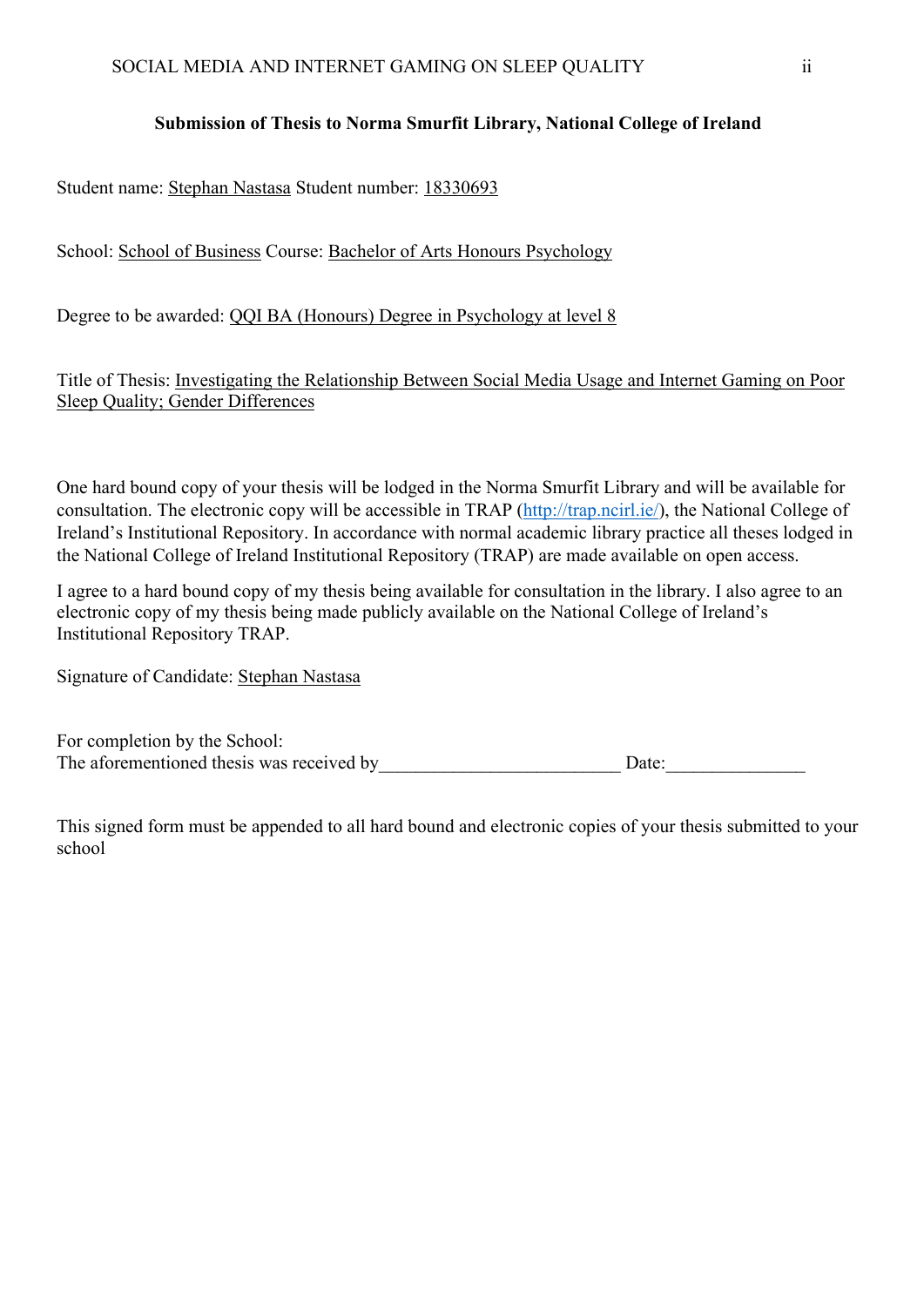#### **Acknowledgements**

I would like to thank my thesis supervisor Michael Cleary-Gaffney for his time, and support that helped me with my thesis write up. I would like to thank everyone who participated in this study. I would also like to thank my family and friends and my girlfriend who has shown unending support and motivation throughout the process.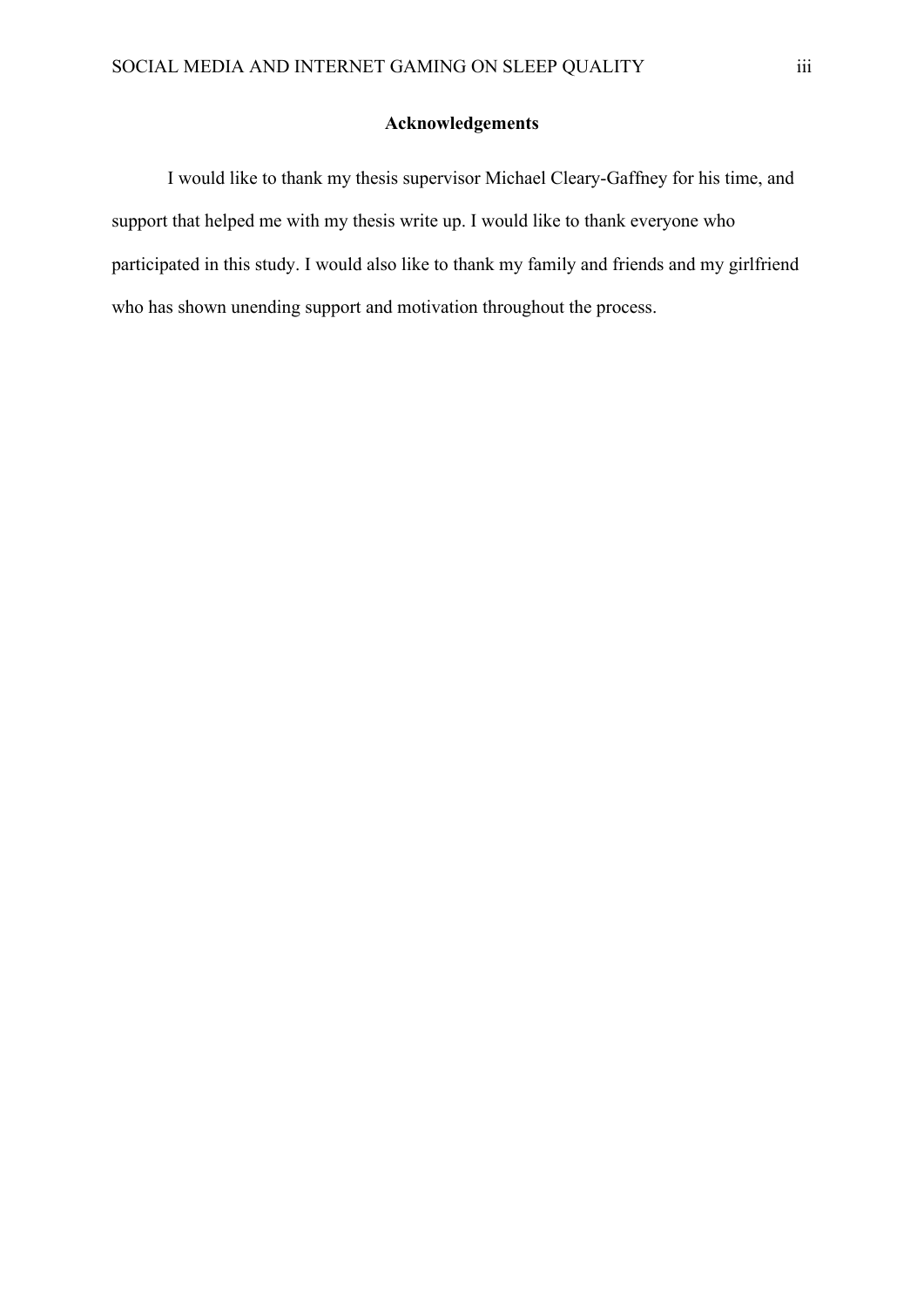#### **Abstract**

The current study is to find the relationships between Social Media Usage and Internet Gaming on Poor Sleep Quality while exploring gender differences. Finding from the multiple regression analyses suggest that there is no significant correlation between Sleep quality, internet gaming, and social media. The t-test suggest sleep quality is not predicted by the amount of time spent on social media or online gaming. Social media was significantly higher for females than in males.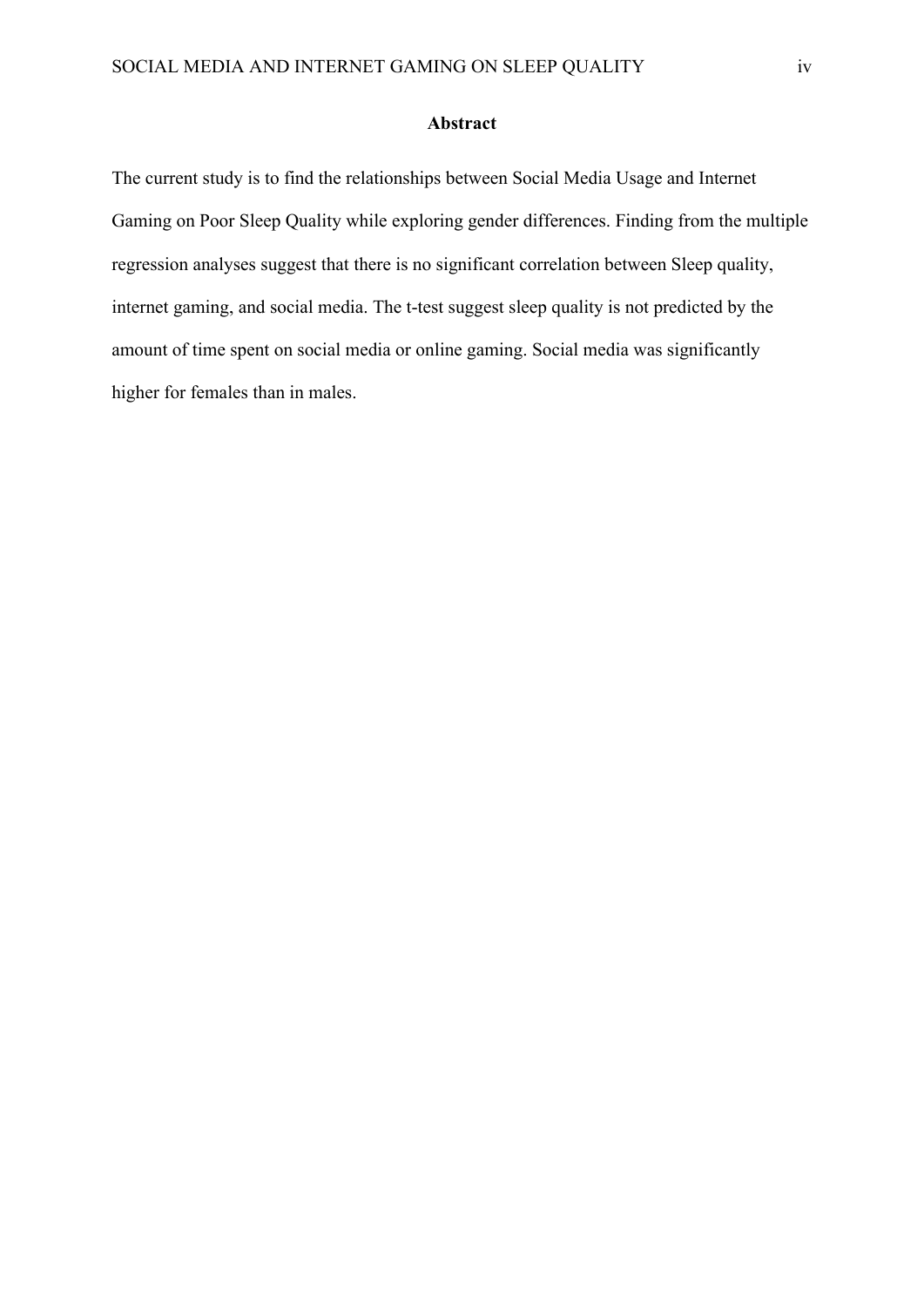## **Contents**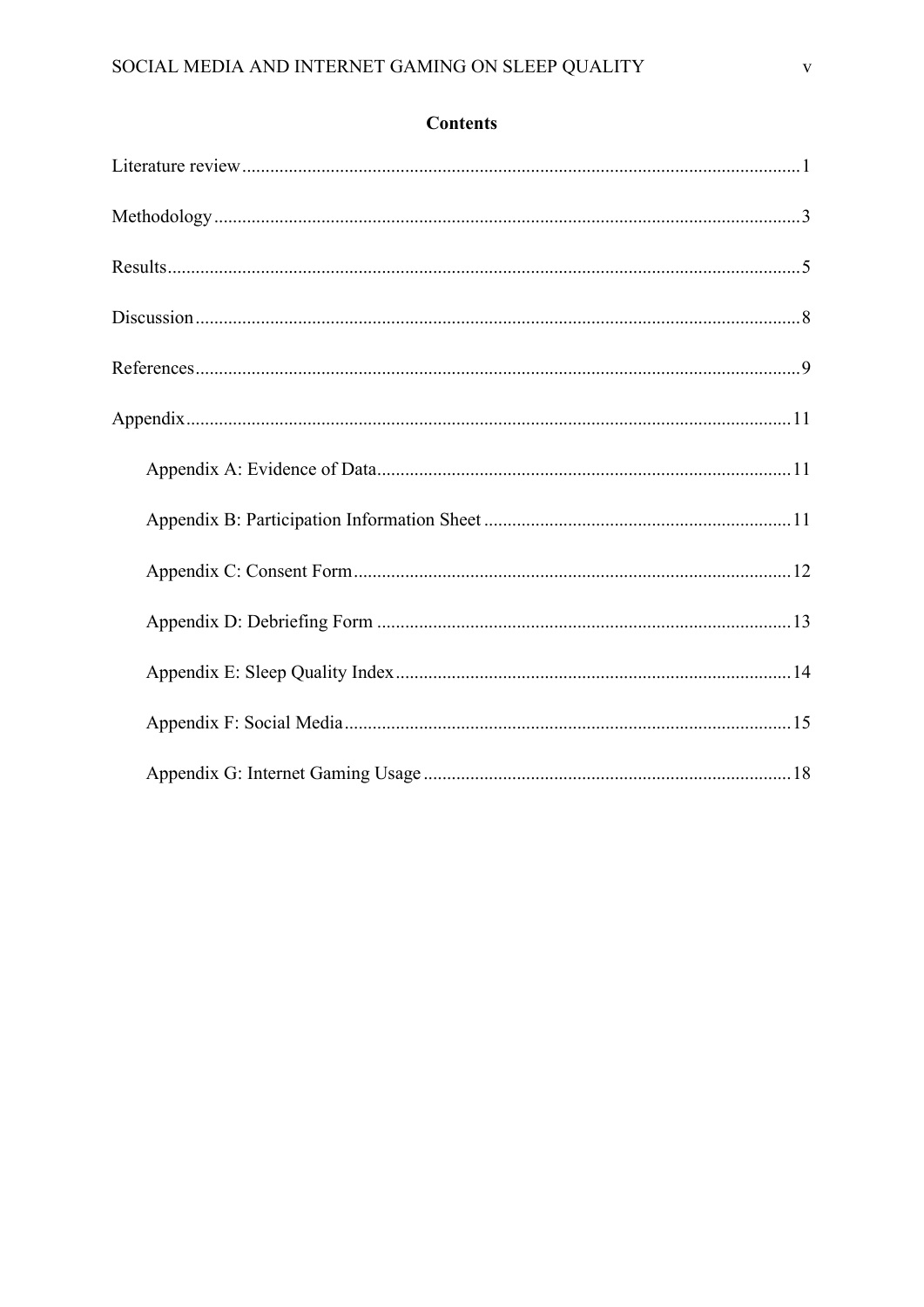#### **Literature review**

More than 4.5 billion people are using the internet at the start of 2020. More than 3.8 billion users are actively on social media. Nearly 60% of the world's population are active online, suggesting that more than half of the population will use social media by the middle of this year (Chaffey, 2020). Based on Kepios Analysis, Facebook is the highest rank in the mostused social platforms staggering at a 2449 million users per month (Chaffey, 2020).

Social media is a user generated content platform including the ability to exchange photos and videos and comments with other users (Van der Bank &Van der Bank, & 2014). There are many important uses of social media depending on what sector the individual or organisation is involved in. It can be used as a means of communication, marketing, advertising, inspiration and trading of information and knowledge, entertainment, convenience, and just to even pass the time (Whiting & Williams, 2013). Disadvantages of the use of social media include, lack of security, social media addiction, information overload, and sometimes a loss of contacts (Drahošová & Balco, 2017).

An issue arises with the term gender online as it refers to the personal identification of individuals. Gender, based on biological sex, uses the terms males and females, however, it is difficult to determine an internet users' actual biological sex. Keeping that in mind, females are more likely to be active online than males (Herring & Kapidzic, 2015).

Based on Herring & Kapidzic (2015), 95% of all U.S. teens are constantly online compared to only 64% of online users aged 30 and over. On average, 11-18-year-olds spend over an hour a day using a computer and 27 minutes a day visiting social media sites. This poses a huge problem for teenagers since they are inexperienced and unaware of the risk of exploring social media. Researchers observed behavioural and psychological patterns seen in other forms of addiction, in individuals using the internet. Studies also show that, to some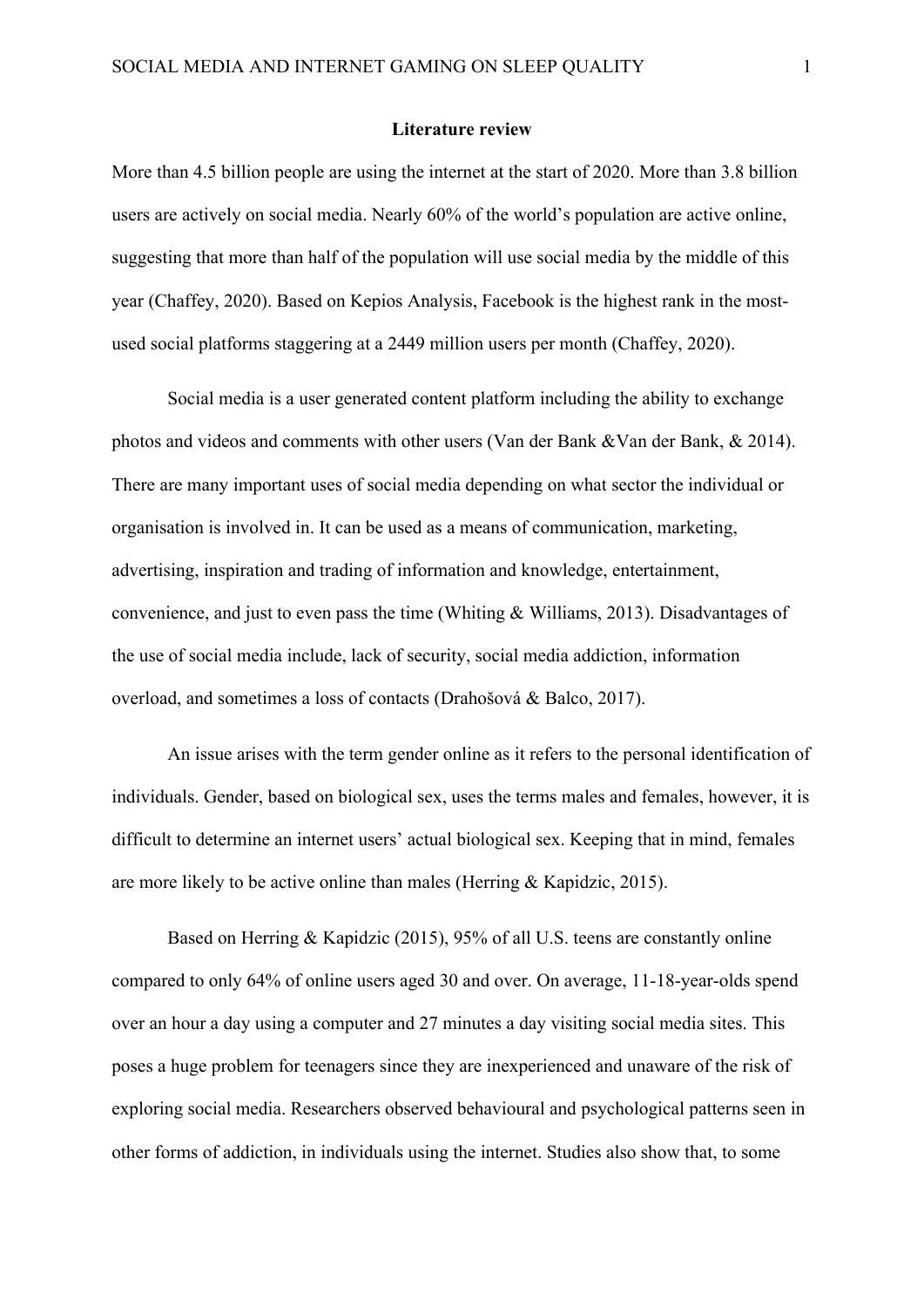extent, internet usage report sleep problems. In terms of cognitive functioning, sleep quality affects the prefrontal cortex from functioning which leads to a lack of creativity and planning and cognitive failures (Xanidis & Brignell, 2016; Woods & Scott, 2016).

According to Lam (2014), studies suggest that gaming was the most common of internet usage. Students that played online games differed significantly to other games with increase of worse health, sleep quality and academic work (Lam, 2014).

The aim of the current study is to understand social media usage and internet gaming on poor quality of sleep. This study aims to examine gender differences between the effects of social media usage, internet gaming and poor sleep quality. Here are the following research questions and hypotheses:

R1: Is there a relationship between social media usage, Internet Gaming and Sleep Quality? H1: There will be a relationship between the predictor variables (PV) Social Media usage and Internet Gaming, and the criterion variable (CV) sleep quality.

R2: Does Social media usage and Internet gaming usage predict poor quality of sleep, in young adults? H2: High levels social media and high levels of Internet Gaming will predict poor sleep quality.

R3: Is there a difference in gender for social media usage and poor Sleep quality? H3: Females will score higher in poor sleep quality and social media usage than males.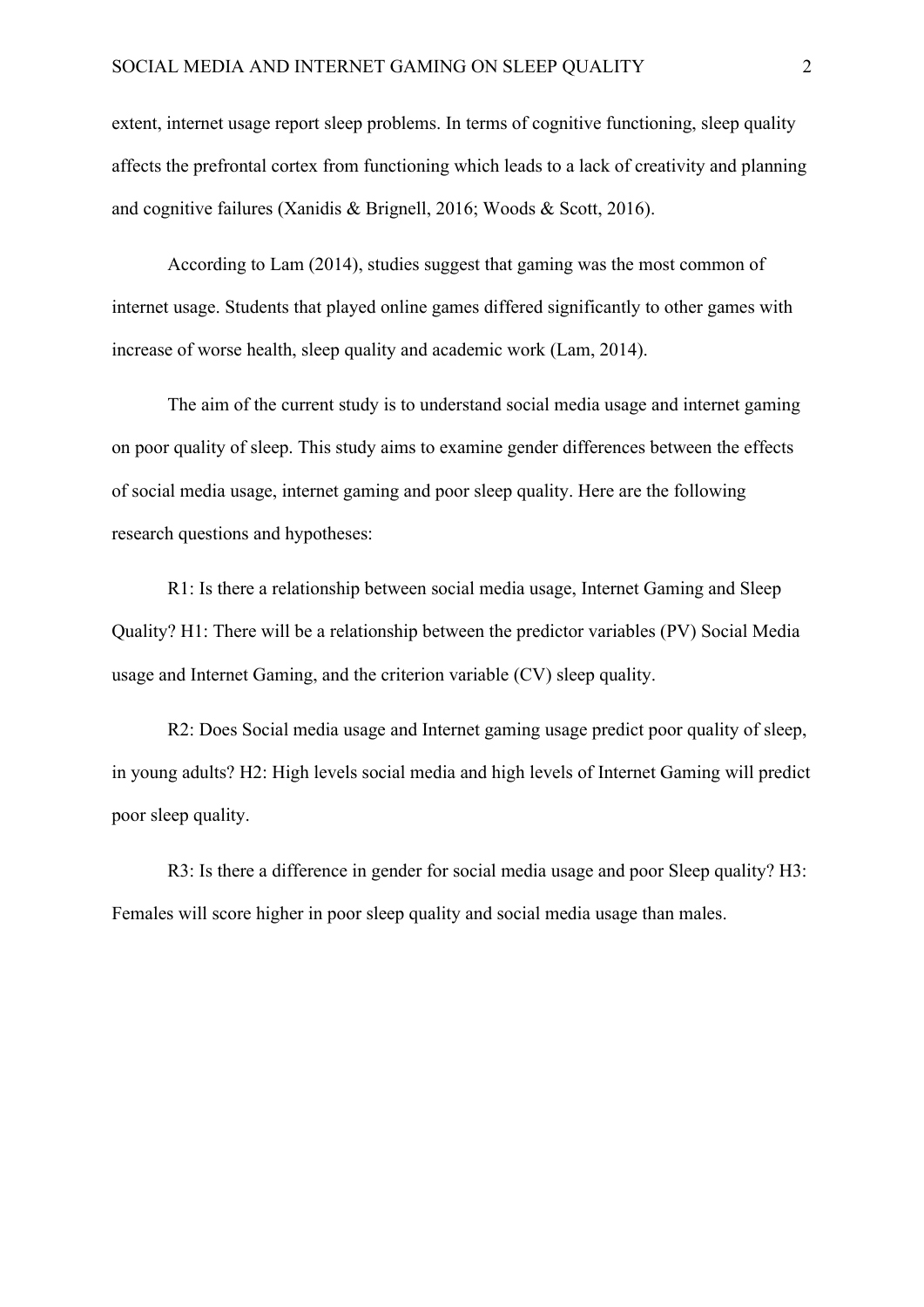#### **Methodology**

## **Participants**

The sample of this study consisted of 34 participants (Males:  $n = 13$ ; Females:  $n =$ 21). Sample size is calculated using Tabachnick & Fidell (2013) formula; ( $N > 50 + 8m$ ),  $N =$ number of participants,  $m =$  number of predictor variables. The current sample size is small and would not generalise with another sample, causing little scientific value. However, based on Stevens (2012), the minimum sample size guideline for multiple regression is fifteen participants per predictor;  $n = 30$ . Participants were recruited using convenience sampling as they were recruited online.

#### **Materials**

The study used questionnaires which included three scales related to each variable, and demographic questions. The survey was created using Google forms. The age was collected in order to manually screen out participants under 18.

**Pittsburgh Sleep Quality Index** (PSQI; Buysse, Reynolds, Monk, Berman & Kupfer, 1989) for assessing sleep quality (Appendix E)

**Social Networking Time Use Scale** (SONTUS; Olufadi, 2016) for assessing social media usage (Appendix F)

# **Internet Gaming Disorder Scale- Short Form** (IGDS9-SF; Pontes & Griffiths, 2015) for assessing online gaming usage (Appendix G)

#### **Design**

The study is a simple random sampling design. There are three variables; two predictor variables (PVs), social media use and Internet gaming, and one criterion variable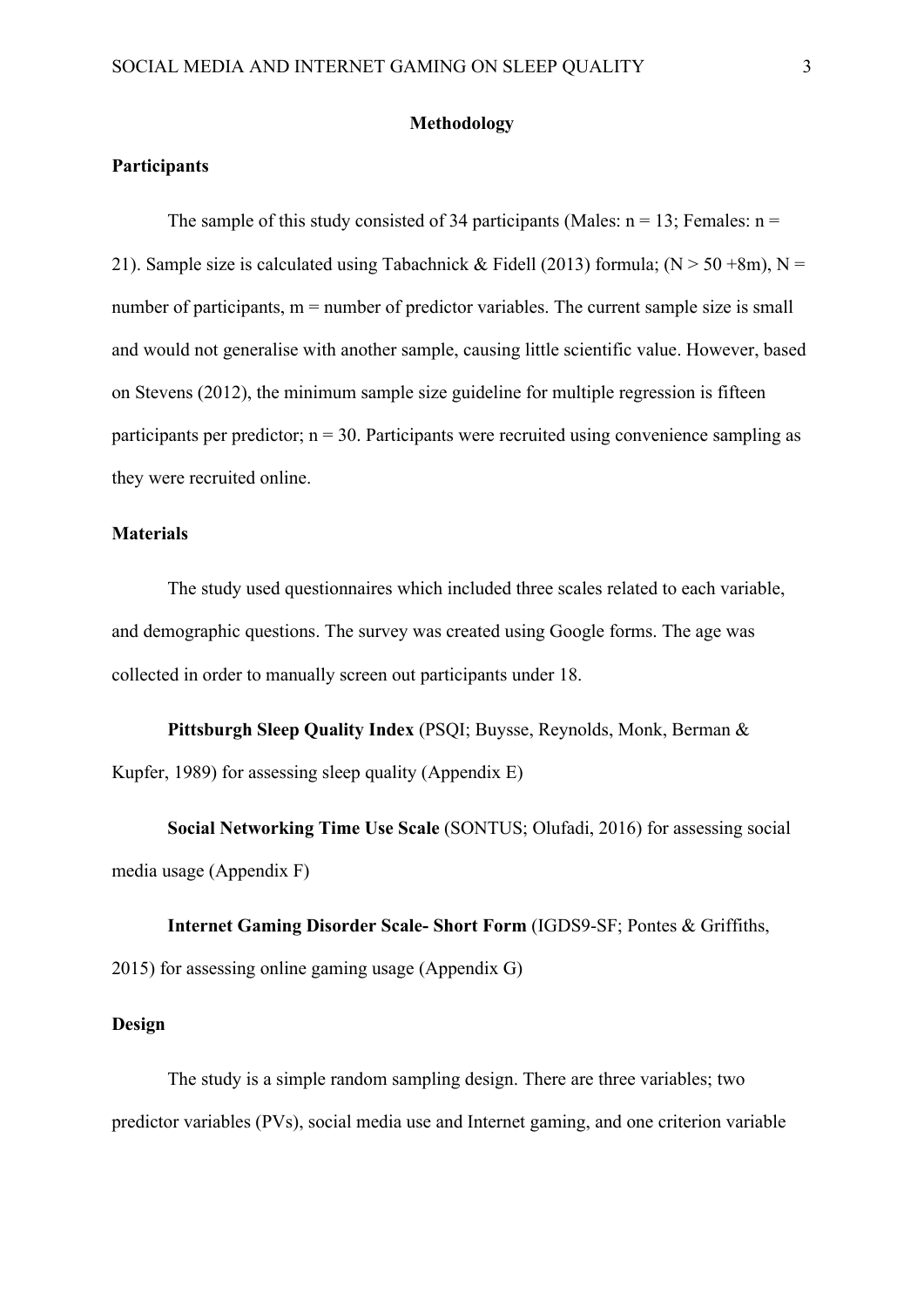(CV), sleep quality. The third research question used a between-subjects design as genders were compared with the variables; social media use, sleep quality, and internet gaming.

## **Procedure**

The surveys (created on Google forms) will be sent via a link on different social media platforms such as Instagram, Snapchat, Facebook, etc., and accessed to those who are interested to voluntarily to take part in the survey. The link can be also sent to friends and/or family members directly. The survey is directed to participants above 18 and users to social media. Once the participants receive the link, they would click on it and they would be directed to the survey. The first thing that will appear is a 'Participant Information Sheet.' This page will inform the participants of the research project title, contact information, that their participation in this study is voluntary, and the information they provide will be confidential (refer to appendix B). After they select the required field, a consent form will appear. The form will outline the experimenter's name, duration, and the participants confirmation that is required to accept to these terms to continue the survey (refer to appendix C). Once the survey begins, questions based on demographics are asked first, i.e., age and gender. After that, they will complete a questionnaire on Social Media usage, poor sleep quality and internet gaming. Once all the questionnaires have been complete, a Debriefing Form will appear where it states any contact information for potential questions and a confirmation box will be checked in order to end the survey and submit the data. All data collected were followed by the ethical guidelines of NCI. All information regarding informed consent of the study and confidentiality were stated in the survey.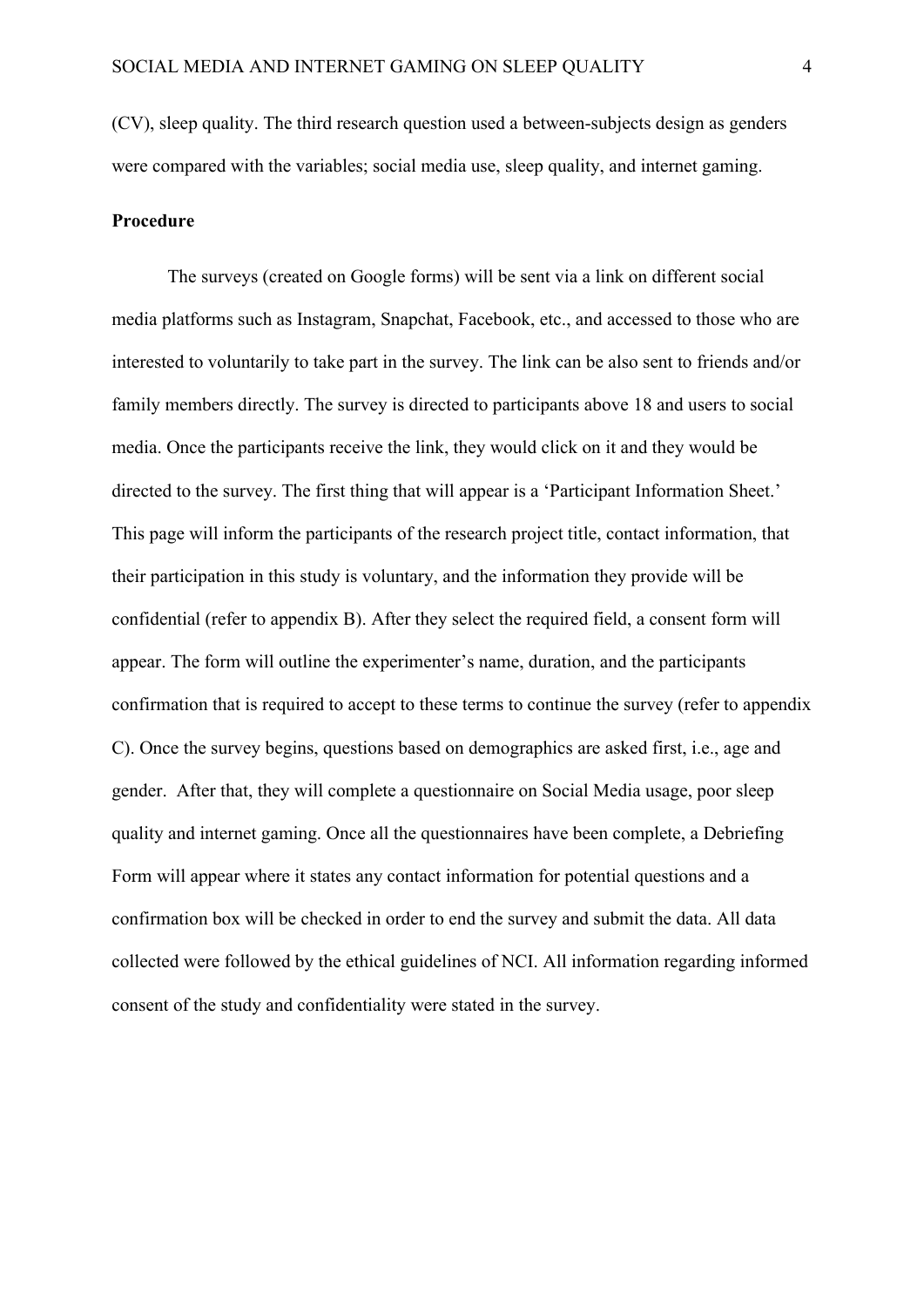#### **Results**

#### **Descriptive statistics**

There were 34 participants involved in this study. The sample consisted of 13 (38.2%) males and 21 (61.8%) females. The results for all continuous variables are presented in Table 1.

Table 1

*Descriptive statistics for continuous variables*

| Variable             | M [95% CI]           | <b>SD</b> | Range |
|----------------------|----------------------|-----------|-------|
|                      |                      |           |       |
| <b>Sleep Quality</b> | 7.68 [6.61, 8.74]    | 3.05      | 12    |
| Internet gaming      | 16.59 [13.83, 19.34] | 7.89      | 32    |
| Social Media Use     | 2.68[2.47, 2.88]     | 0.59      | 2     |
|                      |                      |           |       |

### **Inferential Statistics**

Preliminary analyses were performed to ensure no violation of the assumptions of normality however social media use and internet gaming was non normally distributed. Therefore, a non-parametric Spearman correlation coefficient was computed instead of Pearson correlation coefficient for social media use, Internet Gaming, and Sleep Quality. There was a weak, positive correlation between the two variables social media use and sleep quality ( $r = .21$ ,  $n = 34$ ,  $p = 0.234$ ). This indicates that the two variables shared approximately 4% of the variance in common. There was a non-significant correlation between sleep quality and social media use.

Table 2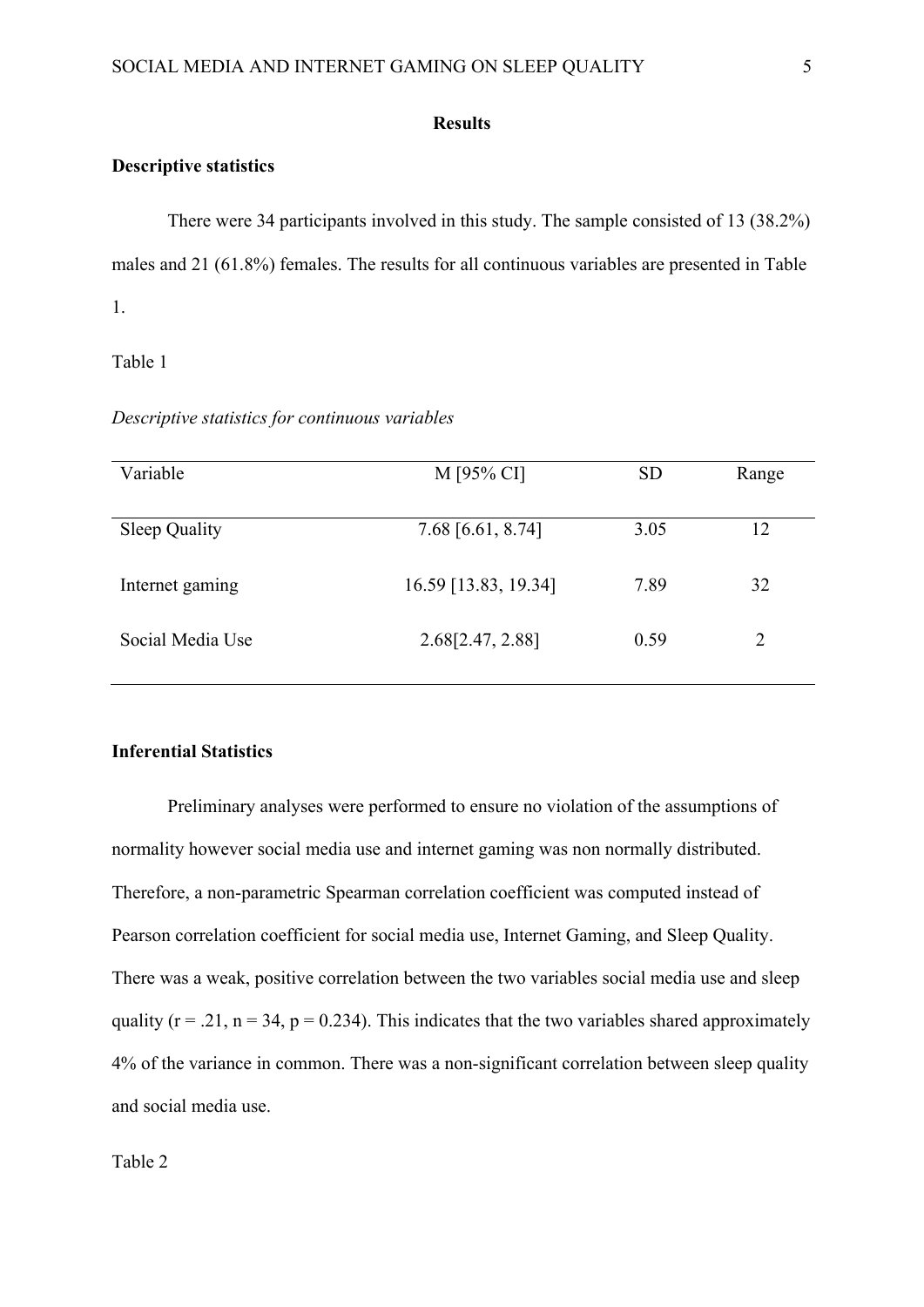| Variable            |                          | 2.                       |                          |
|---------------------|--------------------------|--------------------------|--------------------------|
| 1. Internet Gaming  | $\overline{\phantom{0}}$ |                          |                          |
| 2. Sleep Quality    | .257                     | $\overline{\phantom{0}}$ |                          |
| 3. Social Media Use | .014                     | .210                     | $\overline{\phantom{0}}$ |

*Correlation between continuous variables*

Multiple regression analysis was performed to determine how well Sleep quality could be explained by Internet gaming and Social media use. Preliminary analyses were conducted to ensure no violation of the assumptions of normality, linearity, and homoscedasticity. The correlations between the predictor variables and the criterion variable included in the study were examined (see Table 3). Since no a priori hypotheses had been made to determine the order of entry of the predictor variables, a direct method was used for the analysis. The two predictor variables explained 13.2% of variance in Sleep quality levels  $(F(2, 31) = 2.37, p = .111)$ . Between the two variables there was no statistical significance.

Table 3

| Variable               | $R^2$ | B   | <b>SE</b> |     |      | $\boldsymbol{p}$ |  |  |  |  |
|------------------------|-------|-----|-----------|-----|------|------------------|--|--|--|--|
| <b>Model</b>           | .132  |     |           |     |      |                  |  |  |  |  |
| <b>Internet Gaming</b> |       | .13 | .07       | .33 | 1.96 | .060             |  |  |  |  |
| Social media use       |       | .62 | .87       | .12 | .71  | .484             |  |  |  |  |

*Standard multiple regression table predicting Sleep Quality total score*

Levene's test for equality of variance was non-significant for Sleep quality ( $p = .59$ ) and Internet gaming  $(p = .29)$  which the data does not violate the assumption of homogeneity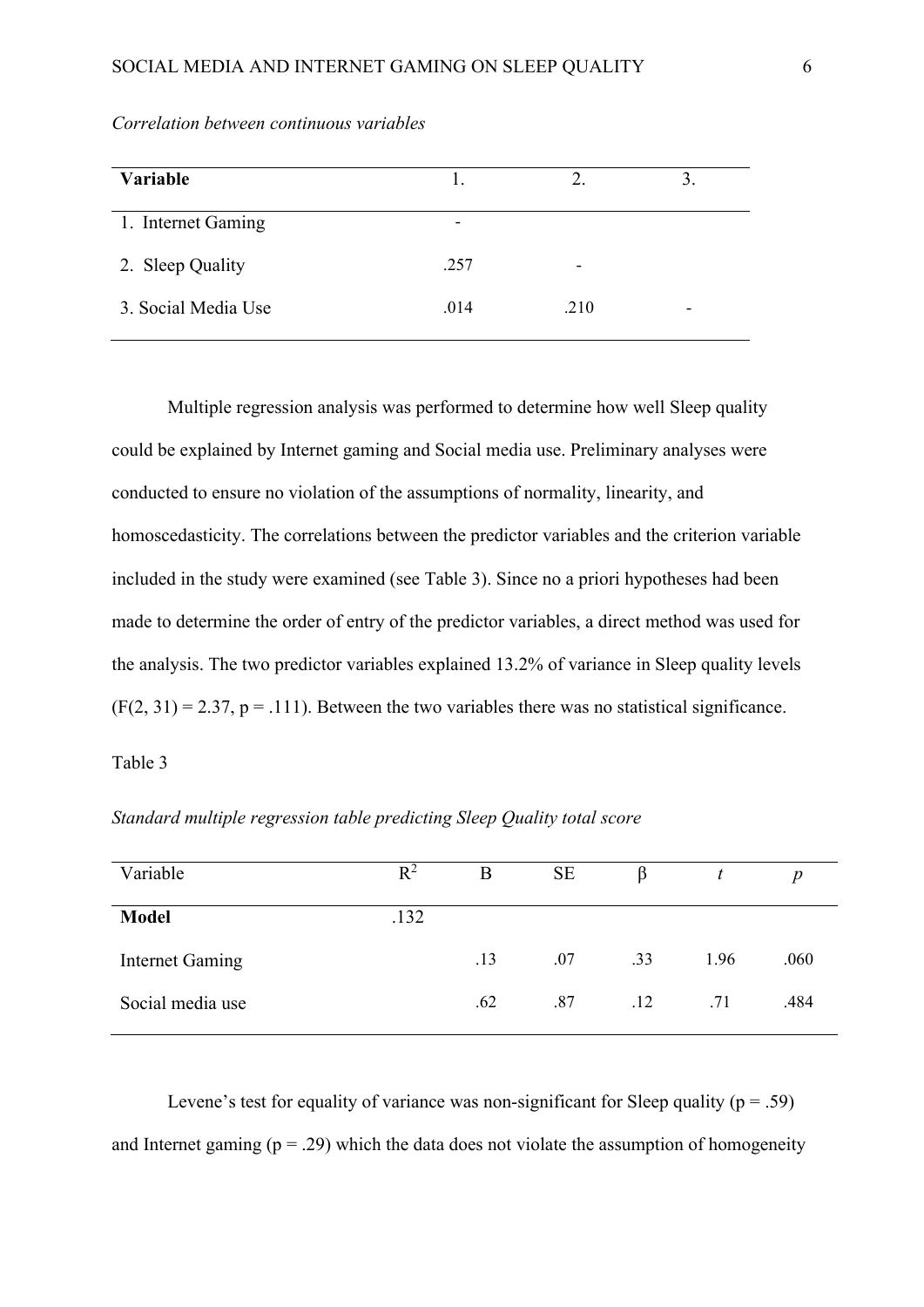of variance. Equal variance was not assumed for Social media use. An independent samples ttest was conducted to compare levels of Sleep between males and females. There was a no significant difference in scores, with males ( $M = 6.54$ ,  $SD = 3.18$ ) scoring lower than females  $(M = 8.38, SD = 2.82), t(32) = -1.76, p = .087, two-tailed.$ 

Another independent samples t-test was conducted to compare levels of Internet gaming between males and females. There was a no significant difference in scores, with males (M = 19.23, SD = 8.32) scoring higher than females (M = 14.95, SD = 7.35), t(32) = 1.57,  $p = 126$ , two-tailed.

A non-parametric Mann-Whitney U test was conducted to compare social media usage among males and females. There was a significant difference in scores, with males (M  $= 2.38$ , SD = .65) scoring significantly lower than females (M = 2.86, SD = .48), t(20) = -2.27,  $p = 0.035$ , two-tailed. The magnitude of the differences in the means (mean difference =  $-47, 95\%$  CI:  $-0.04, -0.91$  was high (Cohen's d =  $-0.85$ ).

To summarise, there was no significant correlation between Sleep quality, internet gaming, and social media. Sleep quality is not predicted by the amount of time spent on social media or online gaming. Social media was significantly higher for females than in males.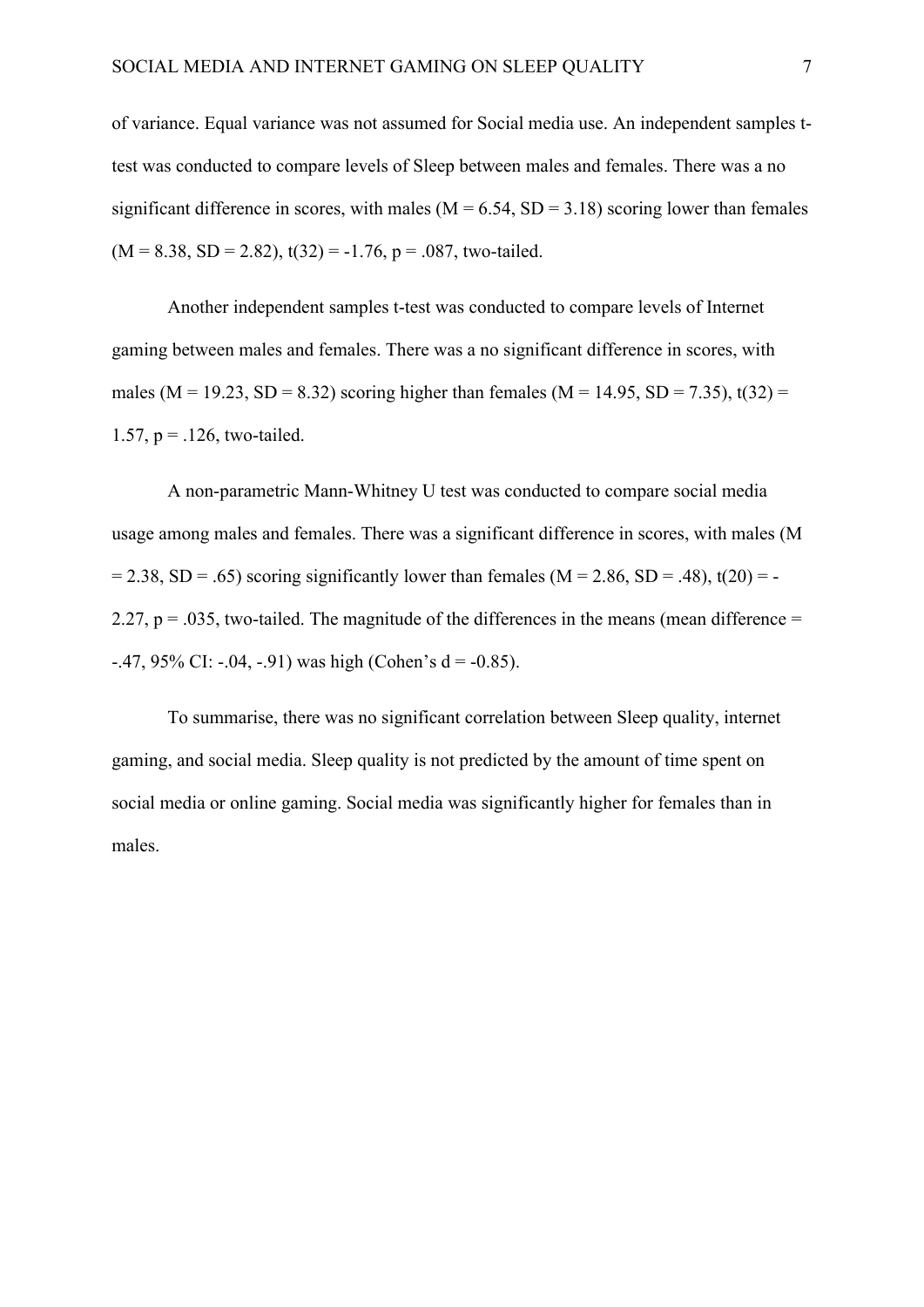#### **Discussion**

The current study was to provide an understanding and existing relationships of Social Media Usage and Internet Gaming on Poor Sleep Quality. For the first hypotheses, the results state that there is no correlation between Social Media Usage, Internet Gaming and Poor Sleep Quality. However multiple studies states that social media users experience poor sleep quality (Long Xu et al.,2015). Similar results are seen in internet gaming and poor sleep quality studies. The second hypotheses, results show that sleep quality is not predicted by amount of time spent on social media. Studies show that social media usage is associated with poor sleep quality (Woods & Scott, 2016). Third hypotheses suggests that females use social media significantly higher than makes.

Findings are inconsistent with relevant and existing research due to multiple limitations. Firstly, the sample size is small which didn't provide a scientific importance. The duration of the questionnaire was long which therefore demotivated many participants to finish or answer truthfully. In the survey, a tick box confirming the participants is over eighteen, can be used instead of collecting the age variable and manually excluding participants under that age.

Future research could implement a larger sample size, for a higher scientific value. A bettered structured survey with up-to-date questionnaires and the overall duration to be shortened. Implementing more specific variables, such as social media on a mobile device or specific applications, or internet gaming on consoles or smart phones, can improve the understanding and the relation to poor sleep quality. Age differences can be implemented to the current study for a broader understanding.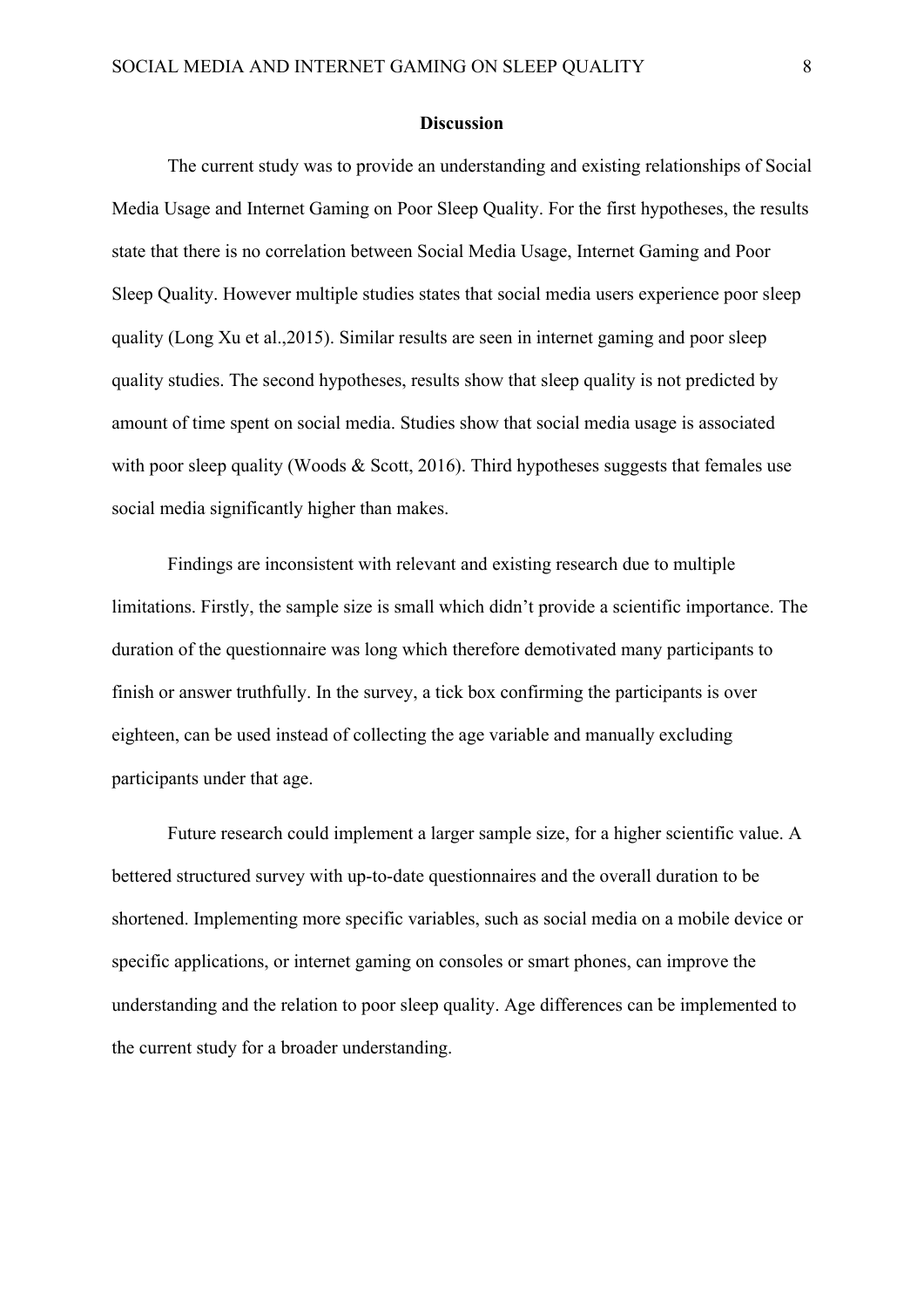#### **References**

- Buysse, D. J., Reynolds, C. F., Monk, T. H., Berman, S. R., & Kupfer, D. J. (1989). The Pittsburgh Sleep Quality Index: A new instrument for psychiatric practice and research. Psychiatry Research, 28(2), 193-213.
- Chaffey, D. (2020). Global social media research summary 2020. Retrieved from https://www.smartinsights.com/social-media-marketing/social-media-strategy/newglobal-social-media-research.
- Drahošová, M., & Balco, P. (2017). The analysis of advantages and disadvantages of use of social media in European Union. Procedia Computer Science, 109, 1005-1009.
- Herring, S. C., & Kapidzic, S. (2015). Teens, gender, and self-presentation in social media. International encyclopedia of social and behavioral sciences, 2, 1-16.
- Lam, L. T. (2014). Internet gaming addiction, problematic use of the internet, and sleep problems: a systematic review. Current psychiatry reports, 16(4), 444.
- Olufadi, Y. (2016). Social networking time scale use (SONTUS): a new instrument for measuring the time spent on the social networking sites. Telematics and Informatics 33 452-471.
- Pontes, H. M., & amp; Griffiths, M. D. (2015). Measuring DSM-5 Internet Gaming Disorder: Development and validation of a short psychometric scale. Computers in Human Behavior, 45, 137-143.

Stevens, J. P. (2012). Applied multivariate statistics for the social sciences. Routledge.

Tabachnick, B. G., & Fidell, L. S. (2013). Using Multivariate Statistics (6th ed.). Boston: Pearson Education.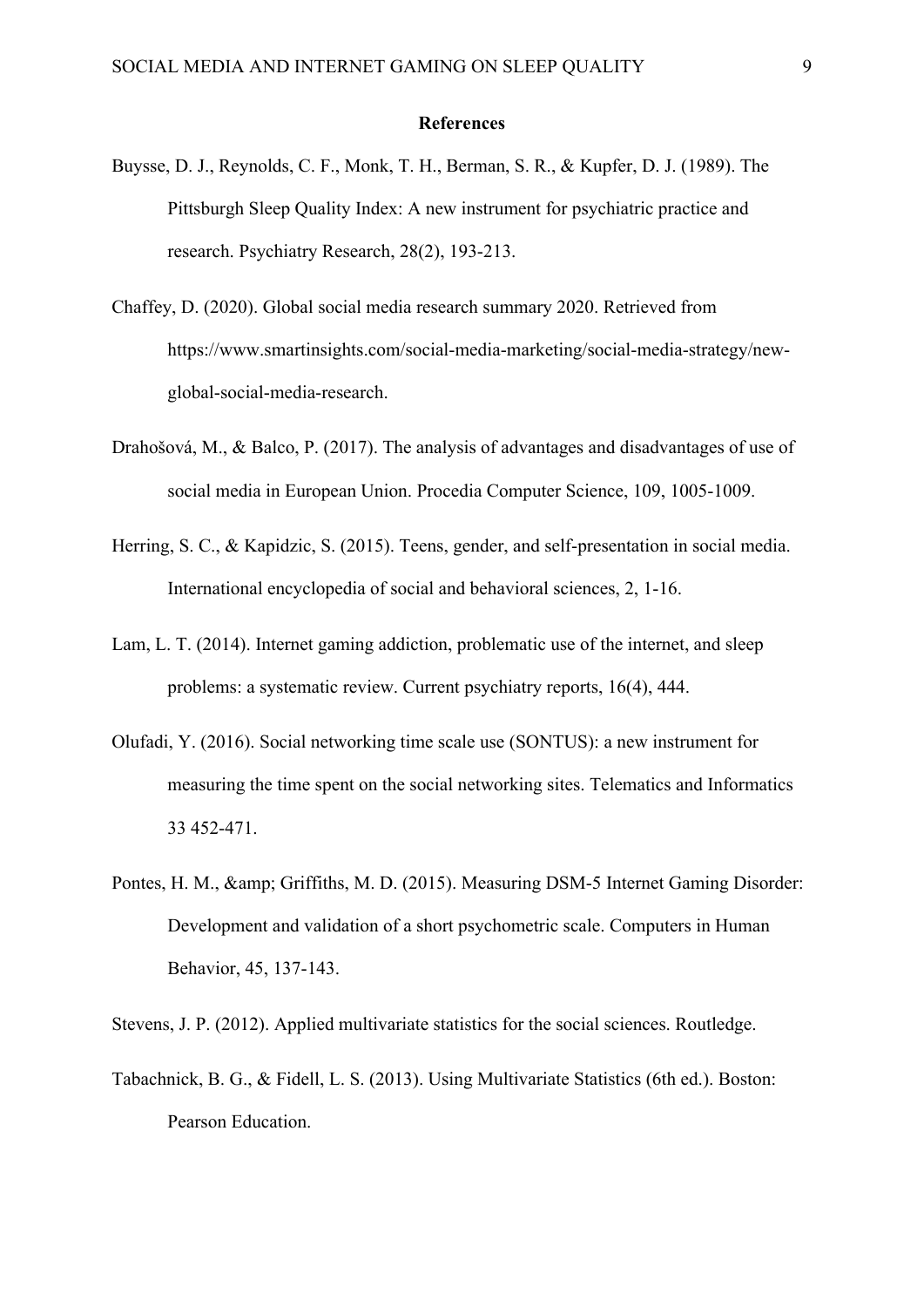- Thorpy, M. (2017). International classification of sleep disorders. In Sleep disorders medicine (pp. 475-484). Springer, New York, NY.
- Van der Bank, C. M., & van der Bank, M. (2014). The impact of social media: advantages or disadvantages. African Journal of Hospitality, Tourism and Leisure, 4(2), 1-9.
- Whiting, A., & Williams, D. (2013). Why people use social media: a uses and gratifications approach. Qualitative Market Research: An International Journal.
- Woods, H. C., & Scott, H. (2016). # Sleepyteens: Social media use in adolescence is associated with poor sleep quality, anxiety, depression and low self-esteem. Journal of adolescence, 51, 41-49.
- Xanidis, N., & Brignell, C. M. (2016). The association between the use of social network sites, sleep quality and cognitive function during the day. Computers in Human Behavior, 55, 121–126.
- Long Xu, X., Zhu, R. Z., Sharma, M., & Zhao, Y. (2015). The influence of social media on sleep quality: a study of undergraduate students in Chongqing. China. J Nurs Care, 4(253), 2167-1168.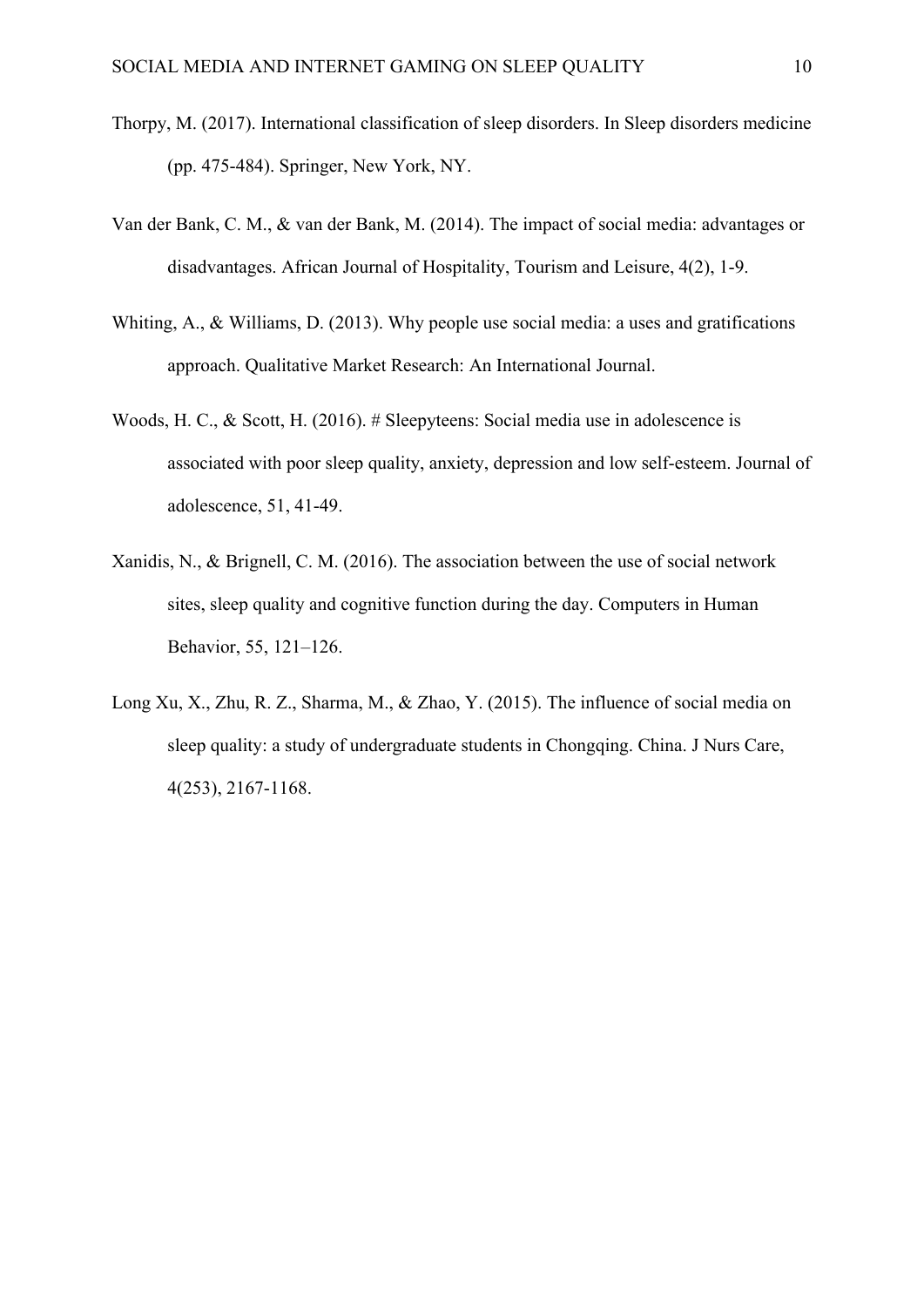## **Appendix**

#### **Appendix A: Evidence of Data**

Evidence of data (full data file available upon request)

|             |                |                    | Data.sav [DataSet1] - IBM SPSS Statistics Data Editor |                |                 |                                       |                           |                |         |                   | □<br>×               |  |
|-------------|----------------|--------------------|-------------------------------------------------------|----------------|-----------------|---------------------------------------|---------------------------|----------------|---------|-------------------|----------------------|--|
| <b>File</b> | Edit           | View<br>Data       | Transform                                             | Analyze        | Graphs          | <b>Utilities</b><br><b>Extensions</b> | Window                    | Help           |         |                   |                      |  |
|             |                | DD.                | m<br>⌒                                                |                |                 |                                       | <b>THEFT</b><br>₩<br>गामा |                | Œ       |                   |                      |  |
|             |                | Name               | <b>Type</b>                                           | Width          | <b>Decimals</b> | Label                                 | <b>Values</b>             | <b>Missing</b> | Columns | Align             | Measure              |  |
| 1           |                | Age                | Numeric                                               | $\overline{2}$ | 0               |                                       | None                      | None           | 8       | <b>三 Right</b>    | Scale                |  |
|             | $\overline{2}$ | Gender             | String                                                | 6              | 0               |                                       | $\{0, Male\}$             | None           | 11      | 三 Left            | & Nominal            |  |
| 3           |                | PSQI Q5a           | String                                                | 30             | 0               | Duringthepastm {0, Not durin None     |                           |                | 30      | 三 Left            | <b>&amp;</b> Nominal |  |
| 4           |                | PSQI Q5b           | <b>String</b>                                         | 30             | 0               | Duringthepastm {0, Not durin None     |                           |                | 30      | 三 Left            | <b>&amp;</b> Nominal |  |
| 5           |                | PSQI Q5c           | String                                                | 30             | $\mathbf{0}$    | Duringthepastm {0, Not durin None     |                           |                | 30      | 三 Left            | <b>&amp;</b> Nominal |  |
| 6           |                | PSQI Q5d           | <b>String</b>                                         | 30             | 0               | Duringthepastm {0, Not durin None     |                           |                | 30      | 三 Left            | & Nominal            |  |
| 7           |                | PSQI Q5e           | String                                                | 30             | 0               | Duringthepastm {0, Not durin None     |                           |                | 30      | 三 Left            | <b>&amp;</b> Nominal |  |
| 8           |                | PSQI Q5f           | <b>String</b>                                         | 30             | 0               | Duringthepastm {0, Not durin None     |                           |                | 30      | 三 Left            | & Nominal            |  |
| 9           |                | PSQI Q5g           | String                                                | 30             | 0               | Duringthepastm {0, Not durin None     |                           |                | 30      | 三 Left            | <b>&amp;</b> Nominal |  |
| 10          |                | PSQI_Q5h           | <b>String</b>                                         | 30             | 0               | Duringthepastm {0, Not durin None     |                           |                | 30      | 三 Left            | <b>&amp;</b> Nominal |  |
| 11          |                | PSQI Q5i           | String                                                | 30             | $\bf{0}$        | Duringthepastm {0, Not durin None     |                           |                | 30      | $\equiv$ Left     | <b>&amp;</b> Nominal |  |
| 12          |                | PSQI Q6            | <b>String</b>                                         | 30             | $\bf{0}$        | Duringthepastm {0, Not durin None     |                           |                | 30      | 三 Left            | & Nominal            |  |
| 13          |                | PSQI Q7            | <b>String</b>                                         | 30             | 0               | Duringthepastm {0, Not durin None     |                           |                | 30      | 三 Left            | <b>&amp;</b> Nominal |  |
| 14          |                | PSQI Q8            | <b>String</b>                                         | 30             | 0               | Duringthepastm {0, Not durin None     |                           |                | 30      | 三 Left            | <b>&amp;</b> Nominal |  |
| 15          |                | PSQI Q9            | <b>String</b>                                         | 15             | 0               | Duringthepastm {0, Very goo           |                           | None           | 15      | 三 Left            | <b>&amp;</b> Nominal |  |
| 16          |                | MCTQ_WD            | Numeric                                               | 1              | 0               | Ifansweredyesa None                   |                           | None           | 5       | <b>三 Right</b>    | <b>&amp;</b> Nominal |  |
| 17          |                | <b>MCTQ FD</b>     | <b>Numeric</b>                                        | 8              | 0               | 7-WD (Comput                          | None                      | None           | 10      | <b>三 Right</b>    | & Nominal            |  |
| 18          |                | MCTQ BT w          | Date                                                  | 5              | $\mathbf{0}$    | Image1Igotobed None                   |                           | None           | 8       | <b>三 Right</b>    | Scale                |  |
| 19          |                | MCTQ BT f          | Date                                                  | 5              | 0               | Image1Igotobed None                   |                           | None           | 8       | <b>三 Right</b>    | Scale                |  |
| 20          |                | MCTQ SPr           | Date                                                  | 5              | 0               | Image3lactually None                  |                           | None           | 8       | <b>三 Right</b>    | Scale                |  |
| 21          |                | MCTQ SPr           | Date                                                  | 5              | 0               | Image3lactually None                  |                           | None           | 8       | <b>三 Right</b>    | Scale                |  |
| 22          |                | MCTQ SLat String   |                                                       | 20             | 0               | Image4Ineed  None                     |                           | None           | 20      | 三 Left            | <b>&amp;</b> Nominal |  |
| 23          |                | MCTQ SLat f String |                                                       | 22             | $\bf{0}$        | Image4Ineed  None                     |                           | None           | 22      | 三 Left            | <b>&amp;</b> Nominal |  |
| 24          |                | MCTQ SE w Date     |                                                       | 5              | 0               | Image5Iwakeup None                    |                           | None           | 8       | <b>三 Right</b>    | Scale                |  |
| nr.         |                | MOTO OF A DALL     |                                                       | r              | $\mathbf{v}$    | المحارب والمحاربة أأتناه والمتحارب    | March.                    | Million of     | ö       | <b>THE INCLUS</b> | $\triangle$ Could    |  |

#### **Appendix B: Participation Information Sheet**

Title of Project: Investigating the Relationship Between Social Media Usage and Internet Gaming on Poor Sleep Quality; Gender Differences

You are being invited to take part in a research study. Before you decide whether or not to take part, it is important for you to understand why the research is being conducted and what it will involve. Please take the time to read the following information carefully and decide if you want to take part in this study. You will be asked to complete a survey which will last less than 30 minutes.

Do I have to take part?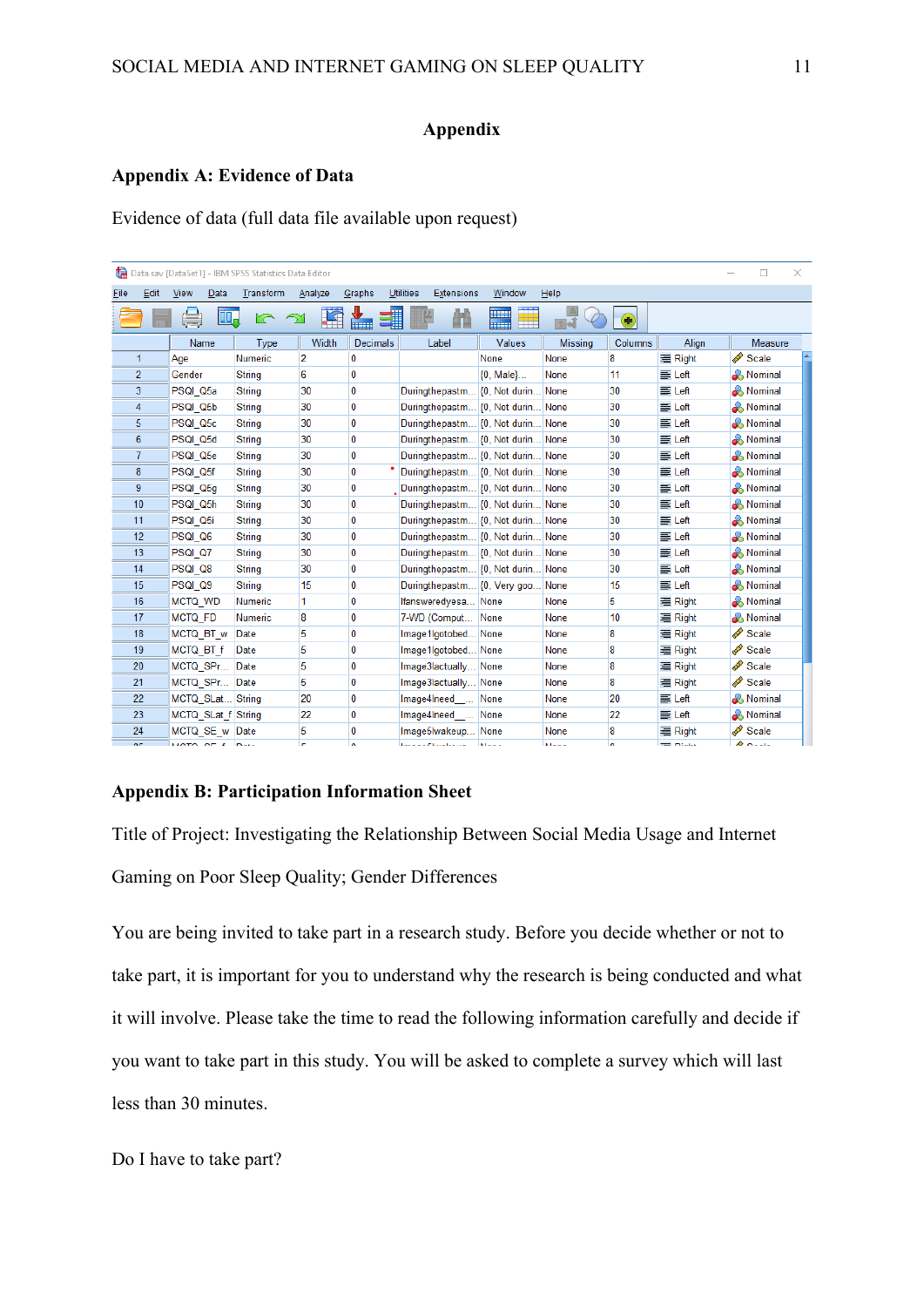Participation in this study is totally voluntary, you are under no obligation to take part in this study. The data that you provide will be very useful for the study. If you decide to take part you will be asked to complete a consent form. You have the right to withdraw from the study at any time and without giving a reason.

What happens to the information I provide?

The information you provide will be confidential and your identity will be anonymous. The data cannot be withdrawn after participation is complete as it is fully anonymized. No one apart from the researcher and supervisor (names given below) will have access to the information you provide. Your consent form will be digitally saved. Once the data is analysed a report of the findings may be submitted for publication. Only broad trends will be reported and it will not be possible to identify any individuals. A summary of the results will be available from the researcher on request once the study is complete. If you have any questions or require any further information, please contact the experimenter or research supervisor.

Researcher's details: Stephan Nastasa; stefnastas@gmail.com

Supervisor details: Michael Cleary-Gaffney; michael.cleary-gaffney@ncirl.ie

#### **Appendix C: Consent Form**

Thank you for your interest in this project. Just to remind you, the data you provide in the course of this project will be treated in the strictest confidence and will be used for research purposes only. Furthermore, as a participant in this research you will never be identified in any outputs (e.g., reports, research articles) that arise from this project and your data will never be identifiable or viewed by any other party outside the research team.

Title of Experiment: Investigating the Relationship Between Social Media Usage and Internet Gaming on Poor Sleep Quality; Gender Differences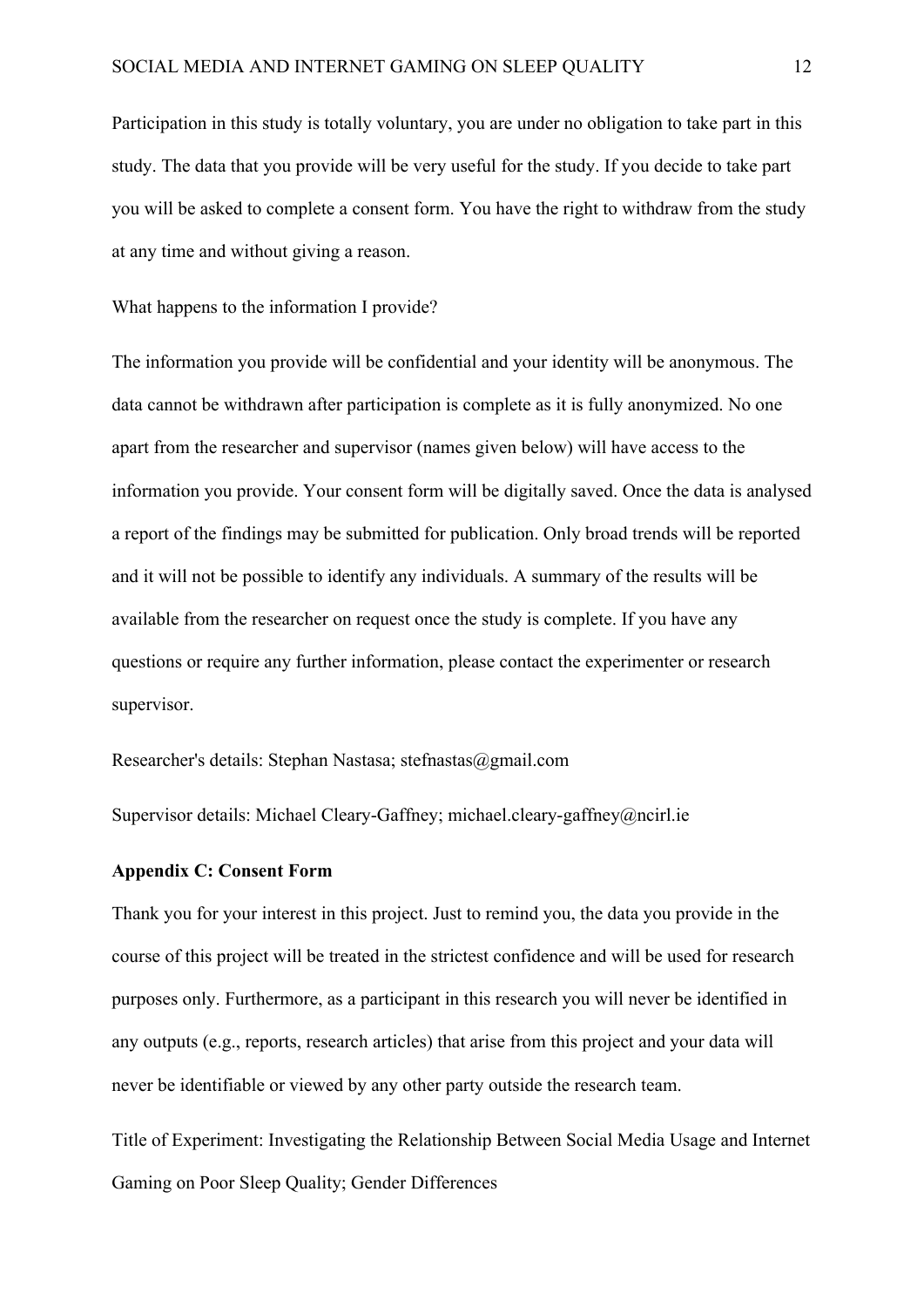## Duration: 25-30min

Name of Experimenter: Stephan Nastasa

Please tick boxes:

1. I confirm that I have read and understand the information for the above study.

2. I understand that my participation is voluntary and that I am free to withdraw during the survey, without giving any reason.

3. I agree to take part in the above study.

## **Appendix D: Debriefing Form**

Thank you for completing the survey as a research participant in the present study concerning your view on social media usage and poor sleep quality. The present study tests whether social media usage effects poor sleep quality.

We greatly appreciate your cooperation. If you have any questions regarding this study, please feel free to ask the researcher at this time. Email: stefnastas@gmail.com

Thanks again for your participation.

Please tick the box once you have read the debriefing form to end this survey  $\Box$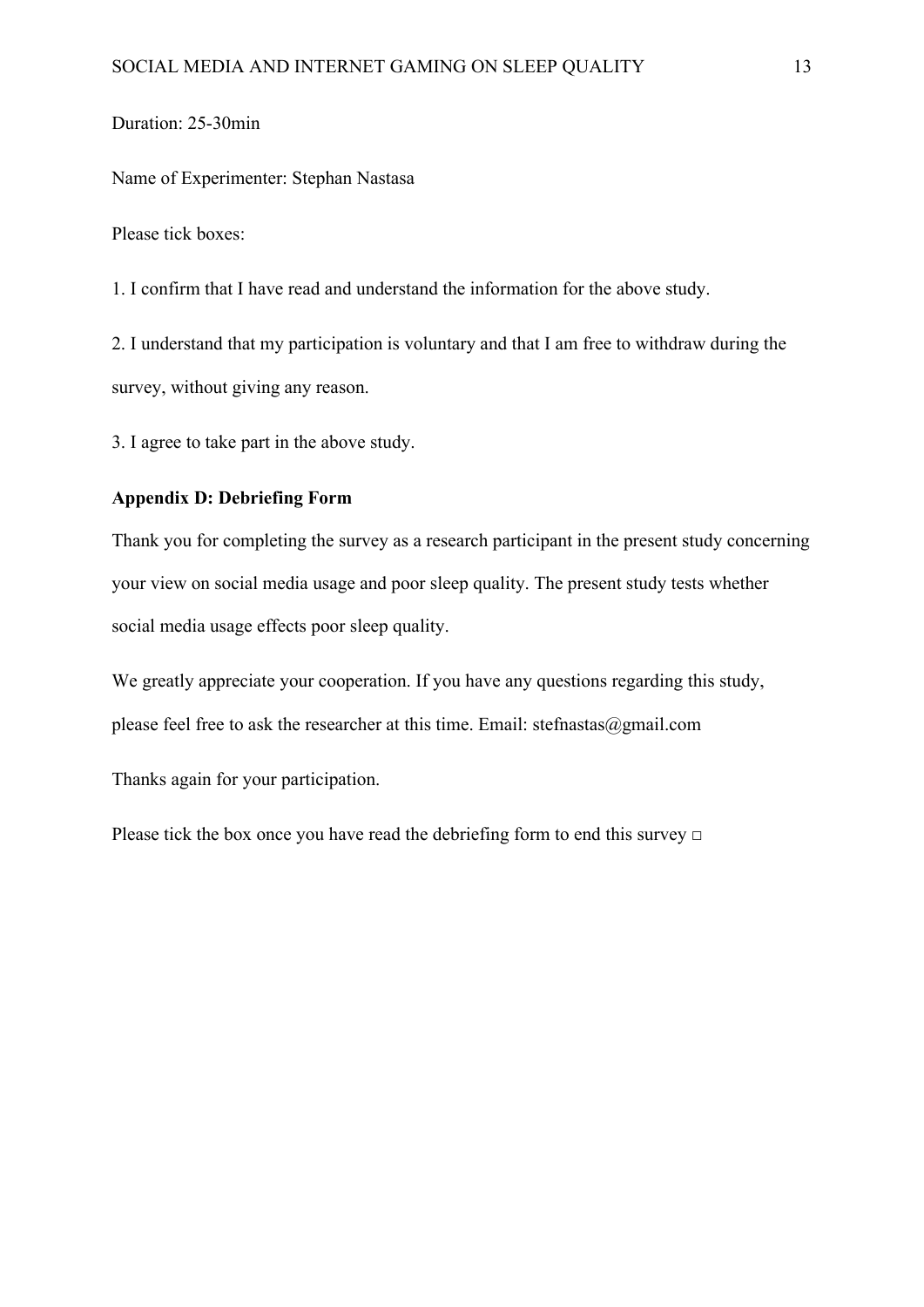## **Appendix E: Sleep Quality Index**

# The Pittsburgh Sleep Quality Index (PSQI)

Instructions: The following questions relate to your usual sleep habits during the past month only. Your answers should indicate the most accurate reply for the majority of days and nights in the past month. Please answer

1. When have you usually gone to bed?

2. How long (in minutes) has it taken you to fall asleep each night?

3. When have you usually gotten up in the morning?

4. How many hours of actual sleep do you get at night? (This may be different than the number of hours you spend in bed)

| 5. During the past month, how often have you<br>had trouble sleeping because you                                                       | Not during<br>the past<br>month(0) | Less than<br>once a<br>week $(1)$ | Once or<br>twice a<br>week $(2)$ | Three or<br>more times<br>week $(3)$ |
|----------------------------------------------------------------------------------------------------------------------------------------|------------------------------------|-----------------------------------|----------------------------------|--------------------------------------|
| a. Cannot get to sleep within 30 minutes                                                                                               |                                    |                                   |                                  |                                      |
| b. Wake up in the middle of the night or early morning                                                                                 |                                    |                                   |                                  |                                      |
| c. Have to get up to use the bathroom                                                                                                  |                                    |                                   |                                  |                                      |
| d. Cannot breathe comfortably                                                                                                          |                                    |                                   |                                  |                                      |
| e. Cough or snore loudly                                                                                                               |                                    |                                   |                                  |                                      |
| f. Feel too cold                                                                                                                       |                                    |                                   |                                  |                                      |
| g. Feel too hot                                                                                                                        |                                    |                                   |                                  |                                      |
| h. Have bad dreams                                                                                                                     |                                    |                                   |                                  |                                      |
| i. Have pain                                                                                                                           |                                    |                                   |                                  |                                      |
| j. Other reason(s), please describe, including how often you<br>have had trouble sleeping because of this reason(s):                   |                                    |                                   |                                  |                                      |
| 6. During the past month, how often have you taken medicine<br>(prescribed or "over the counter") to help you sleep?                   |                                    |                                   |                                  |                                      |
| 7. During the past month, how often have you had trouble staying<br>awake while driving, eating meals, or engaging in social activity? |                                    |                                   |                                  |                                      |
| 8. During the past month, how much of a problem has it been for<br>you to keep up enthusiasm to get things done?                       |                                    |                                   |                                  |                                      |
|                                                                                                                                        | Very<br>good(0)                    | Fairly<br>good(1)                 | Fairly<br>bad(2)                 | Very<br>bad(3)                       |
| 9. During the past month, how would you rate your sleep<br>quality overall?                                                            |                                    |                                   |                                  |                                      |

| #2 Score ( $\leq 15$ min=0; 16-30 min=1; 31-60 min=2, >60 min=3) + #5a Score |  |
|------------------------------------------------------------------------------|--|
|                                                                              |  |
|                                                                              |  |
| (total # of hours asleep)/(total # of hours in bed) $x$ 100                  |  |
|                                                                              |  |
|                                                                              |  |
|                                                                              |  |
|                                                                              |  |
|                                                                              |  |

Add the seven component scores together \_\_\_\_\_\_\_\_\_\_ Global PSQI Score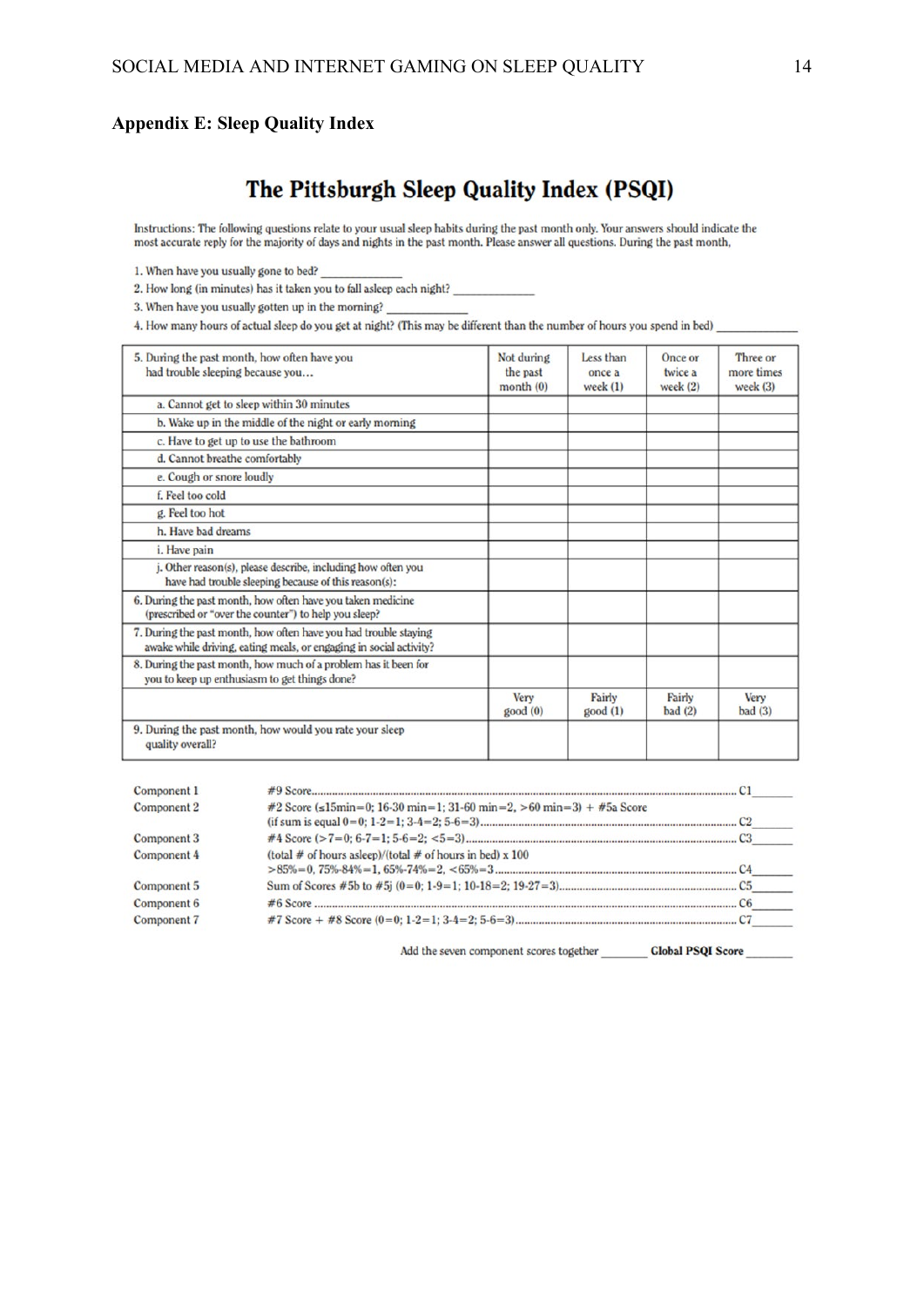#### **Appendix F: Social Media**

Appendix (continued)

| <b>I</b> tems                                                                 |  |  |  |  | 2 3 4 5 6 7 8 9 10 11 |  |
|-------------------------------------------------------------------------------|--|--|--|--|-----------------------|--|
| homework                                                                      |  |  |  |  |                       |  |
| 31. When you are at a seminar/workshop or training program                    |  |  |  |  |                       |  |
| 32. When you are doing school or job-related assignment at home               |  |  |  |  |                       |  |
| 33. Watching academic-related video lectures or those related to your job     |  |  |  |  |                       |  |
| 34. When you are sitting in a religious place (e.g., church, mosque) to learn |  |  |  |  |                       |  |
| about your religion                                                           |  |  |  |  |                       |  |
| 35. When you need to reduce your mental stress                                |  |  |  |  |                       |  |
| 36. When you want to reduce the pressure of your daily routines               |  |  |  |  |                       |  |
| 37. When you have emotional worries                                           |  |  |  |  |                       |  |
| 38. When you have gone through a lot of stress                                |  |  |  |  |                       |  |
| 39. When you are trying to forget your financial challenges                   |  |  |  |  |                       |  |
| 40. When you need to reduce your emotional stress                             |  |  |  |  |                       |  |
| 41. When you need to reduce your physical stress                              |  |  |  |  |                       |  |
| 42. When you need to find people you haven't seen for a while                 |  |  |  |  |                       |  |
| 43. When you need to find out more about people you met offline               |  |  |  |  |                       |  |
| 44. When you need to communicate with your families and friends               |  |  |  |  |                       |  |
| 45. When you need to maintain contact with existing friends                   |  |  |  |  |                       |  |
| 46. When you are cooking                                                      |  |  |  |  |                       |  |
| 47. When you are eating or drinking at home                                   |  |  |  |  |                       |  |
| 48. When you are dressing up for class or office                              |  |  |  |  |                       |  |
| 49. When you wake up in the morning                                           |  |  |  |  |                       |  |
| 50. When you wake up in the midnight and couldn't sleep again                 |  |  |  |  |                       |  |
| 51. When you are on a queue for at least 2 min                                |  |  |  |  |                       |  |
| ED 14than 1991 and in a manifest                                              |  |  |  |  |                       |  |

52. When you are in a meeting

Table A2, Social networking time use scale (SONTUS).

#### Item

1 2 3 4 5 6 7 8 9 10 11

- $\mathbf{1}$ When you are at a seminar/workshop or training program
- $\overline{2}$ When you are at home sitting idly
- $\mathbf{R}$ When you need to reduce your mental stress
- 4 When you go to the stadium to watch football, basketball etc.
- When you are doing school or job-related assignment at home 5.
- 6 When you are waiting for someone (e.g., friends) either in their house or at a pre-arranged place
- $\overline{7}$ When you are listening to music, radio, religious lectures etc.
- 8 When you have gone through a lot of stress
- 9 When you are in a meeting
- 10 When you are in the class receiving lecture
- 11 When you need to maintain contact with existing friends
- 12 When you are in bed about to sleep
- 13 When you are reading in the library for academic purpose e.g., recommended text for class
- 14 When you are at a place to repair your car, house appliances, etc.
- 15 When you need to reduce your emotional stress
- 16 When you want to reduce the pressure of your daily routines
- 17 When you are at a social gathering like wedding ceremony, birthday party, reception etc.
- 18 When you need to communicate with your families and friends
- 19 When you are sitting in a religious place (e.g., church, mosque) and activities like sermon or prayer is yet to start
- 20 When you need to find out more about people you met offline
- 21 When you are in the company of friends/family/colleagues having fun

(continued on next page)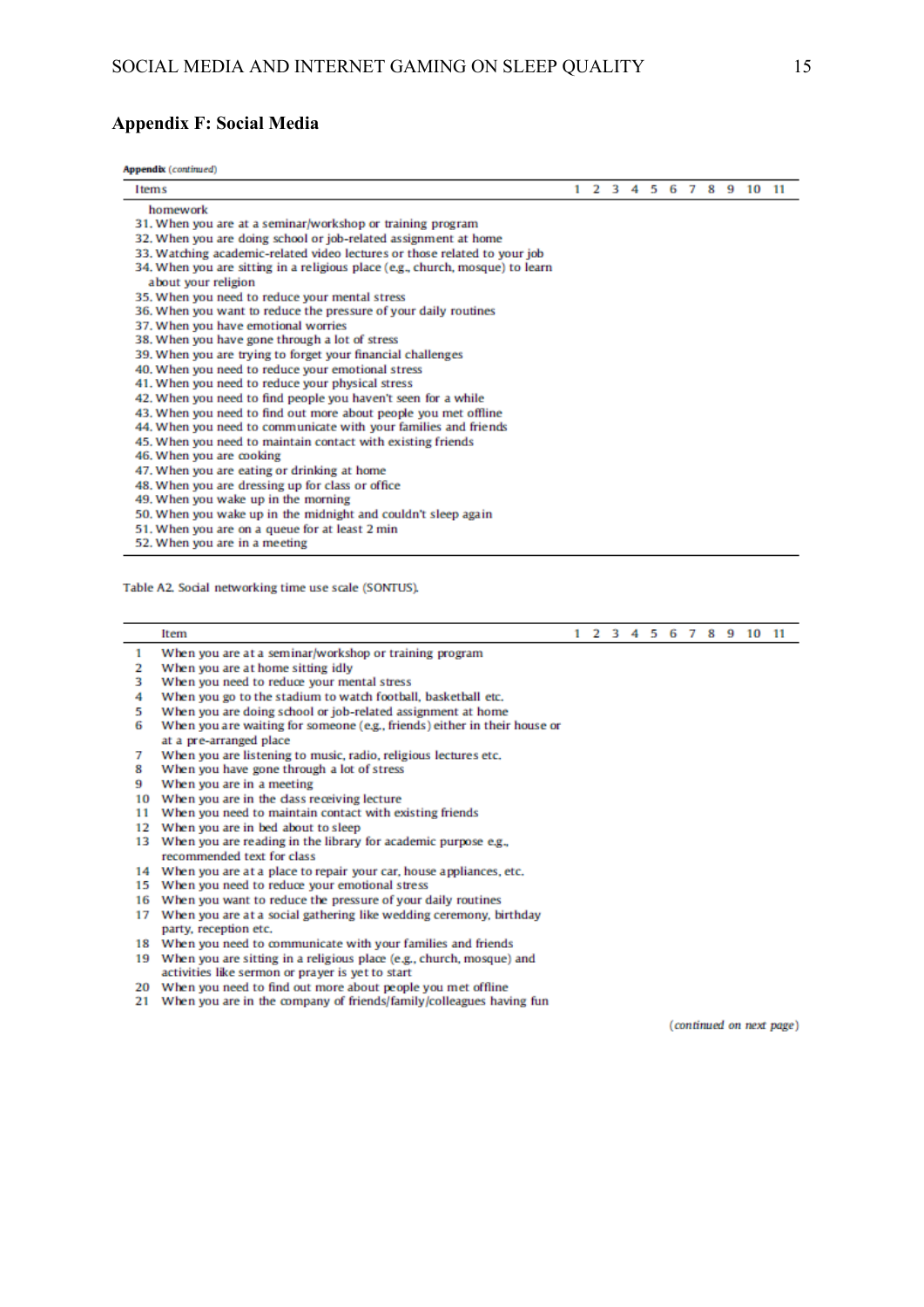#### Appendix (continued)

|    | <b>I</b> tem                                                                |  |  |  |  | 1 2 3 4 5 6 7 8 9 10 11 |  |
|----|-----------------------------------------------------------------------------|--|--|--|--|-------------------------|--|
|    | 22 When you are watching TV, news, football, films, sports, etc.            |  |  |  |  |                         |  |
|    | 23 When you go to the cinema house to watch movie(s)                        |  |  |  |  |                         |  |
|    | 24 When you are a passenger in a car/bus/train for at least 2 min           |  |  |  |  |                         |  |
|    | 25 When you need to find people you haven't seen for a while                |  |  |  |  |                         |  |
|    | 26 When you are waiting for your boss in her office for at least 2 min when |  |  |  |  |                         |  |
|    | she is not attending to you                                                 |  |  |  |  |                         |  |
| 27 | When you are trying to forget your financial challenges                     |  |  |  |  |                         |  |
| 28 | When you are online doing school or job-related works e.g., project,        |  |  |  |  |                         |  |
|    | homework                                                                    |  |  |  |  |                         |  |

29 Watching academic-related video lectures or those related to your job

#### **Appendix Scoring. of the SONTUS**

In scoring the SONTUS, five component scores are derived. The components scores are summed to produce a global score that ranges from 5 to 23. This approach is in line with the results of our confirmatory factor analysis, which reveals a 5 firstorder factors with a 1 second-order factor as the best model for the SNOTUS construct.

Coding Instruction: each and every items in SONTUS is coded as follows:

1 - if a respondent select the Likert scale 1-3.  $2$  = if a respondent select the Likert scale 4-6. 3 = if a respondent select the Likert scale 7-9. 4 = if a respondent select the Likert scale 10 or 11.

Component 1: relaxation and free periods,

| Sum of items 2, 6, 7, 12, 14, 21, 22, 24 and 26 scores | Component 1 score |
|--------------------------------------------------------|-------------------|
| $9 - 12$                                               |                   |
| $13 - 16$                                              |                   |
| $17 - 20$                                              |                   |
| $21 - 24$                                              |                   |
| $25 - 28$                                              |                   |
| $29 - 32$                                              | 6                 |
| >32                                                    |                   |

#### Component 2: academic-related periods

| Sum of items 1, 5, 10, 13, 28, and 29 scores | Component 2 score |
|----------------------------------------------|-------------------|
| $6 - 9$                                      |                   |
| $10 - 13$                                    |                   |
| $14 - 17$                                    |                   |
| $18 - 21$                                    |                   |
| >32                                          |                   |

#### Component 3: public-places-related use,

| Sum of items 4, 9, 17, 19, and 23 scores | Component 3 score |
|------------------------------------------|-------------------|
| $5 - 8$                                  |                   |
| $9 - 12$                                 |                   |
| $13 - 16$                                |                   |
| $17 - 20$                                | 4                 |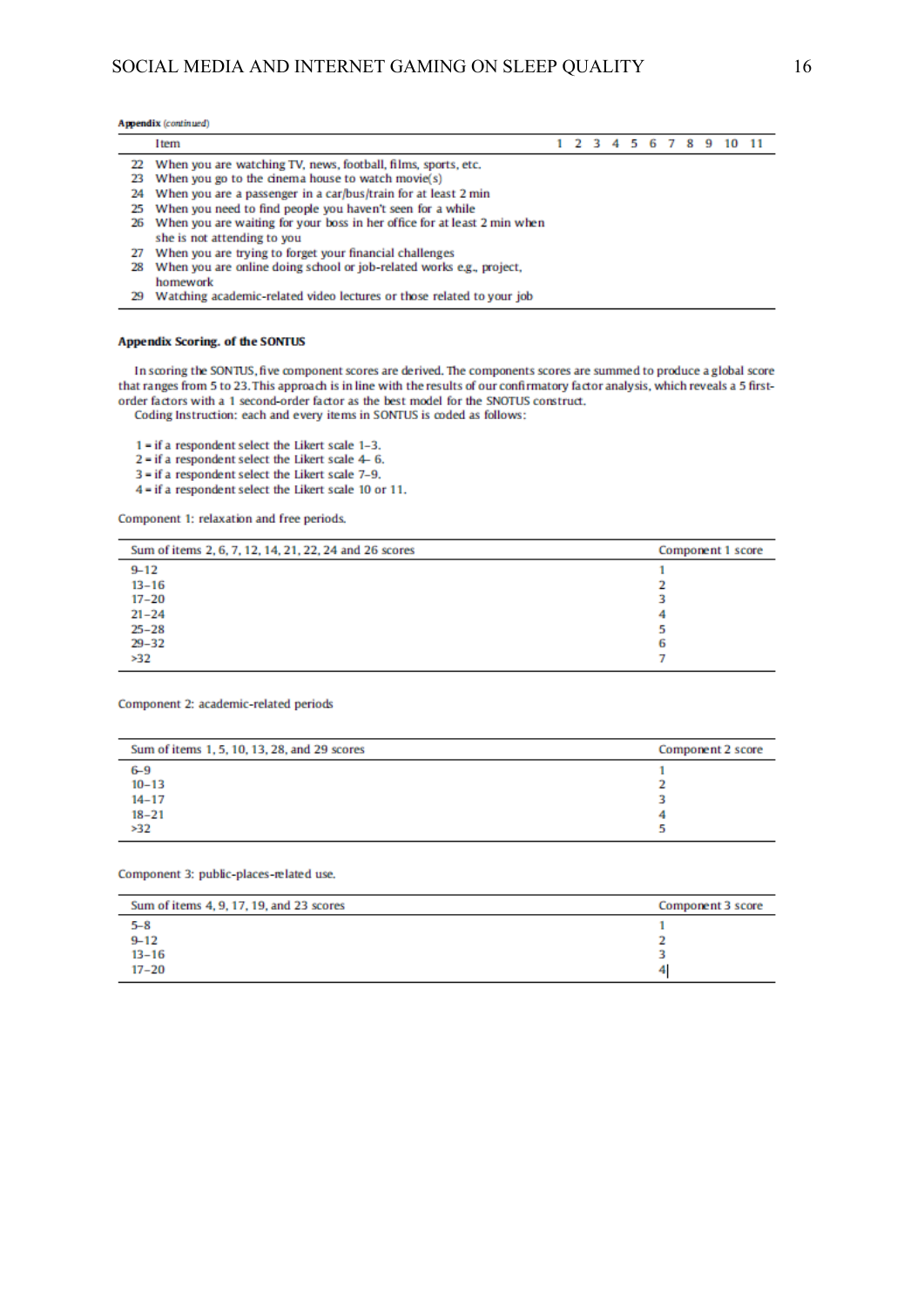#### **Appendix**

Kindly use the scale below to indicate how often you always use the social networking sites like Facebook, Instagram, WhatsApp, Twitter, Myspace, Pinterest etc., during the past week in the following situations and places:

- 1 = Not applicable to me during the past week.
- 2 = I never used it during the past week.
- 3 = I used it once during the past week but spend less than 10 min.
- 4 = I used it once during the past week but spend between 10 and 30 min.
- 5 = 1 used it once during the past week but spent more than 30 min.
- 6 = I used it between 2 and 3 times during the past week but spend less than 10 min each time.
- 7 = I used it between 2 and 3 times during the past week but spend between 10 and 30 min each time.
- 8 = I used it between 2 and 3 times during the past week but spent more than 30 min each time.

9 = I used it more than 3 times during the past week but spend less than 10 min each time.

- 10 =1 used it more than 3 times during the past week but spend between 10 and 30 min each time.
- 11 I used it more than 3 times during the past week but spent more than 30 min each time,

Table A1. The 52 items used for the factor analysis.

|       |  |  |  |  |  |  |  |  |  |  | 1 2 3 4 5 6 7 8 9 10 11 |  |
|-------|--|--|--|--|--|--|--|--|--|--|-------------------------|--|
| _____ |  |  |  |  |  |  |  |  |  |  |                         |  |

#### 1. When you are at home sitting idly

- 2. When you are watching TV, news, football, films, sports, etc.
- 3. When you are in the office but idle
- 4. When you are waiting for someone (e.g., friends) either in their house or at a
- pre-arranged place
- 5. When you are waiting for a bus/train at the bus/train station
- 6. When you are in the company of friends/family/colleagues having fun
- 7. When you are at a place to repair your car, house appliances, etc.
- 8. As a driver when trapped in heavy traffic for at least 2 min
- 9. When you are eating or drinking outside your home e.g., cafeteria
- 10. When you are relaxing
- 11. When you are in bed about to sleep
- 12. When you are at the dinic/hospital waiting to be attended to by the doctor
- 13. When you are listening to music, radio, religious lectures etc.
- 14. When you are a passenger in a car/bus/train for at least 2 min
- 15. When you are waiting for your boss in her office for at least 2 min when she is not attending to you
- 16. When you are at the market, shopping mall etc.
- 17. When you are sitting in a religious place (e.g., church/mosque) and
- religious activities like prayer or sermon is in progress
- 18. When you are at the place of work with a lot of work to do
- 19. When you are at the clinic/hospital receiving treatment 20. When you are sitting in a religious place (e.g., church, mosque) and activities like sermon or prayer is yet to start
- 
- 21. When you are walking on the street, road-side, class corridors etc.
- 22. When you go to the stadium to watch football, basketball etc.
- 23. When you are reading in the library for non-academic purpose e.g., reading the newspaper
- 24. When you are at a social gathering like "(wedding ceremony, birthday party, reception etc)
- 25, hen you go to the cinema house to watch movie(s)
- 26. When you are in the class receiving lecture
- 27. When you are reading/studying for academic purpose outside the library e.g., at home
- 28. When you are reading in the library for academic purpose e.g., recommended text for class
- 29. When you are reading or studying something related to your work/job
- 30. When you are online doing school or job-related works e.g., project,